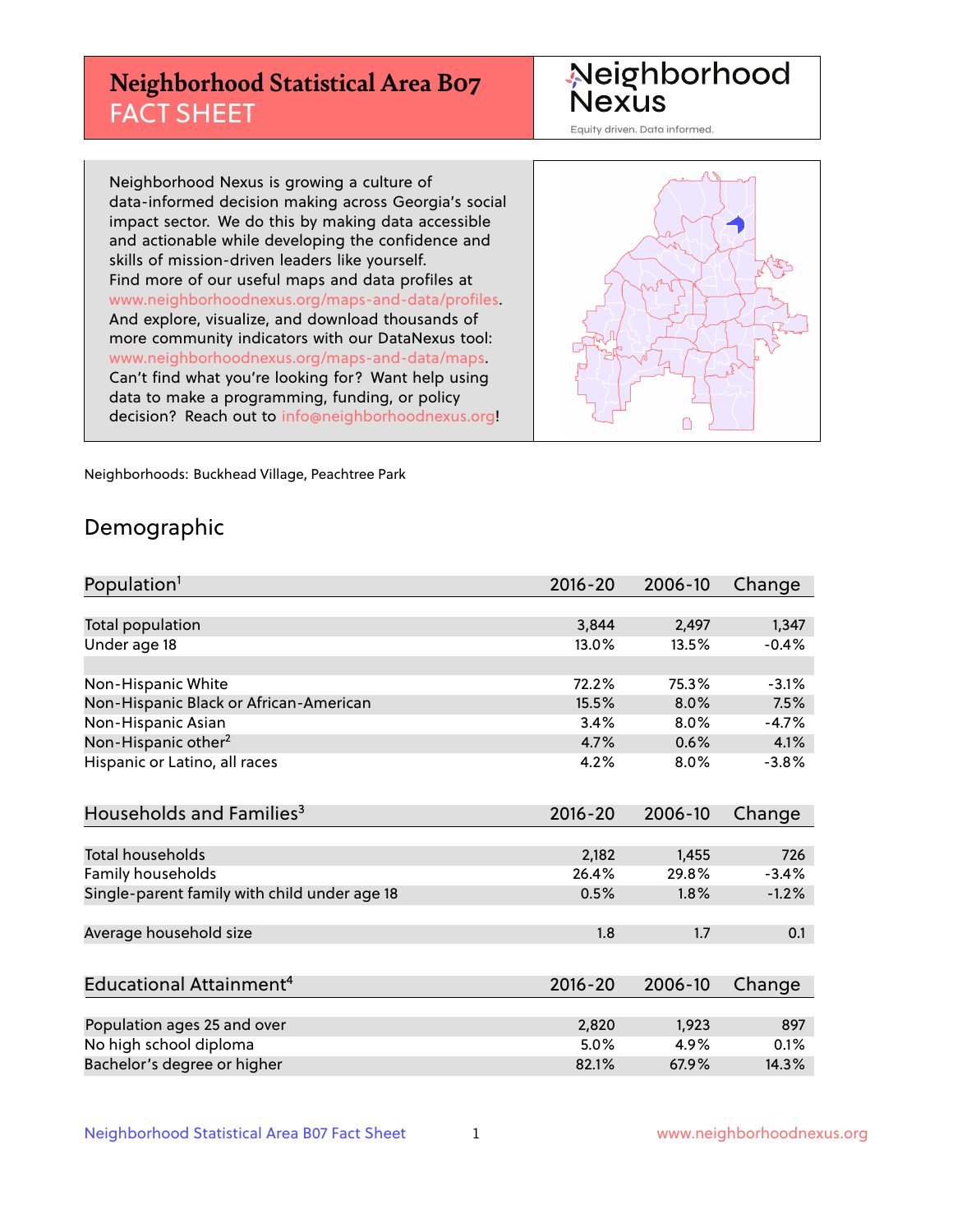## Change Measures, continued...

| Employment <sup>5</sup>                                                                               | $2016 - 20$   | 2006-10      | Change   |
|-------------------------------------------------------------------------------------------------------|---------------|--------------|----------|
|                                                                                                       |               |              | 862      |
| Total workers residing in Neighborhood Statistical Area                                               | 1,788<br>9.2% | 926<br>18.0% | $-8.9%$  |
| Workers with earnings \$1250/month or less                                                            | 14.0%         | 30.0%        | $-16.0%$ |
| Workers with earnings \$1251/month to \$3333/month<br>Workers with earnings greater than \$3333/month | 76.8%         | 51.9%        | 24.9%    |
|                                                                                                       |               |              |          |
| Total jobs located in Neighborhood Statistical Area                                                   | 9,132         | 10,049       | $-917$   |
| Jobs with earnings \$1250/month or less                                                               | 16.8%         | 26.6%        | $-9.9%$  |
| Jobs with earnings \$1251/month to \$3333/month                                                       | 25.6%         | 37.5%        | $-11.9%$ |
| Jobs with earnings greater than \$3333/month                                                          | 57.6%         | 35.9%        | 21.7%    |
|                                                                                                       |               |              |          |
| Jobs/workers ratio                                                                                    | 5.1           | 10.9         | $-5.7$   |
|                                                                                                       |               |              |          |
| Income and Poverty <sup>6</sup>                                                                       | 2016-20       | 2006-10      | Change   |
|                                                                                                       |               |              |          |
| Median household income                                                                               | \$94,768      | \$67,773     | \$26,995 |
|                                                                                                       |               |              |          |
| Population for whom poverty status is determined                                                      | 3,844         | 2,473        | 1,371    |
| Population below poverty                                                                              | 9.2%          | 5.5%         | 3.7%     |
|                                                                                                       |               |              |          |
| Housing <sup>7</sup>                                                                                  | $2016 - 20$   | 2006-10      | Change   |
|                                                                                                       |               |              |          |
| Total housing units                                                                                   | 2,475         | 1,959        | 515      |
| Occupied housing units                                                                                | 88.2%         | 74.3%        | 13.9%    |
| Vacant housing units                                                                                  | 11.8%         | 25.7%        | $-13.9%$ |
|                                                                                                       |               |              |          |
| Occupied housing units                                                                                | 2,182         | 1,455        | 726      |
| Owner occupied housing units                                                                          | 29.1%         | 48.5%        | $-19.4%$ |
| Renter occupied housing units                                                                         | 70.9%         | 51.5%        | 19.4%    |
|                                                                                                       |               |              |          |
| Access to a Vehicle <sup>8</sup>                                                                      | $2016 - 20$   | 2006-10      | Change   |
|                                                                                                       |               |              |          |
| Occupied housing units                                                                                | 2,182         | 1,455        | 726      |
| No vehicle available                                                                                  | 12.8%         | 13.4%        | $-0.6%$  |
|                                                                                                       |               |              |          |
| Crime Rates, per 10,000 Population <sup>9</sup>                                                       | 2017-21       | 2012-16      | Change   |
|                                                                                                       |               |              |          |
| All Part I crimes                                                                                     | 796.6         | 725.1        | 71.5     |
| Violent crime                                                                                         | 57.8          | 62.4         | $-4.7$   |
| Murder                                                                                                | 2.6           | 0.0          | 2.6      |
| Robbery                                                                                               | 23.4          | 36.0         | $-12.6$  |
| Aggravated assault                                                                                    | 31.7          | 26.4         | 5.3      |
| Property crime                                                                                        | 738.9         | 662.7        | 76.2     |
| <b>Burglary</b>                                                                                       | 41.6          | 55.8         | $-14.2$  |
| Larceny                                                                                               | 601.0         | 545.9        | 55.1     |
| Vehicle theft                                                                                         | 96.3          | 61.0         | 35.3     |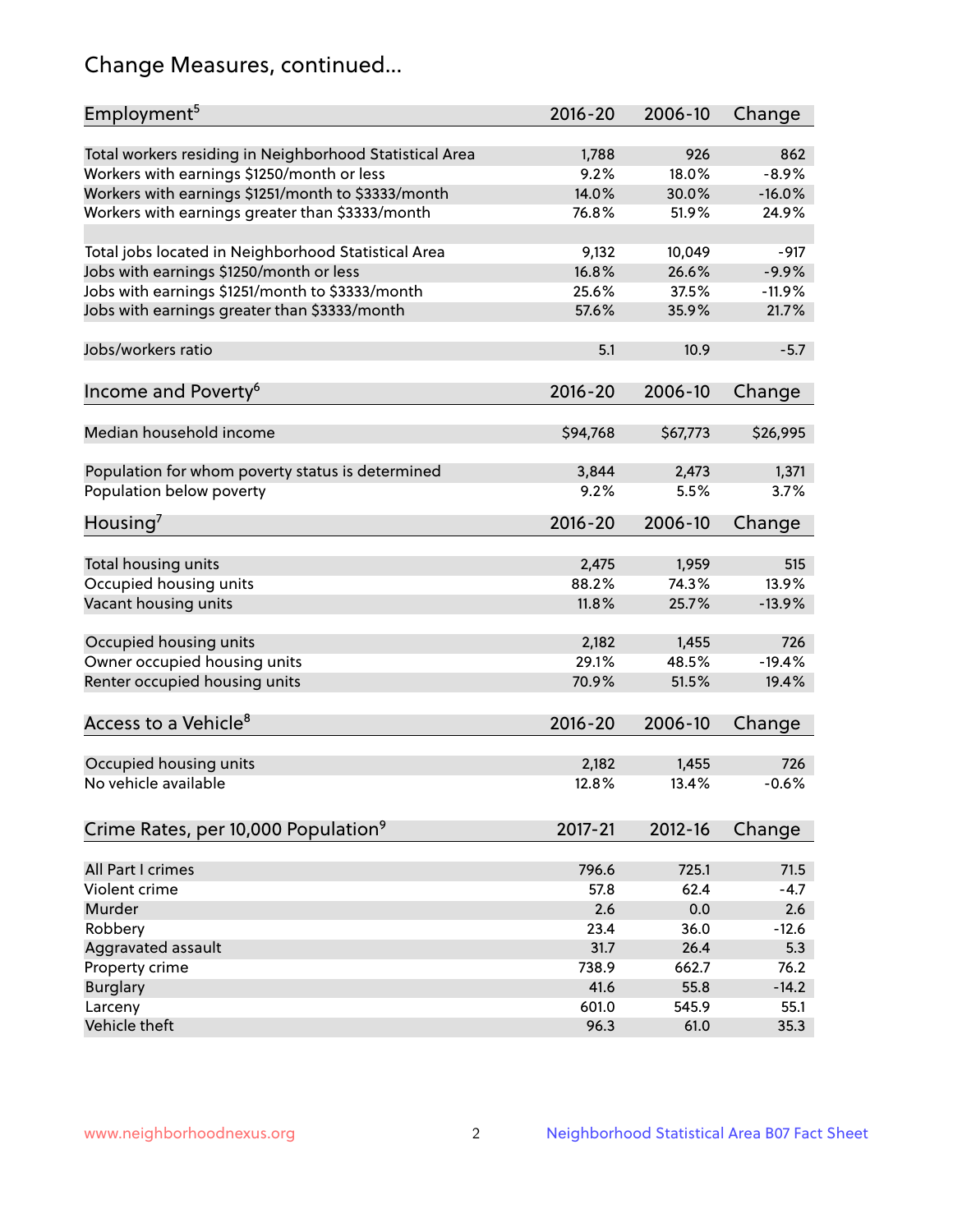## Current Data: Demographic

| Total population<br>3,844<br>$\pm 701$<br>Male<br>$\pm$ 6.6%<br>52.1%<br>Female<br>47.9%<br>$\pm$ 5.1%<br>4.4%<br>$\pm 2.6\%$<br>Under 5 years<br>4.4%<br>$\pm 2.6\%$<br>5 to 9 years<br>3.6%<br>$\pm 2.4\%$<br>10 to 14 years<br>6.8%<br>15 to 19 years<br>7.6%<br>$\pm$ 4.7%<br>20 to 24 years<br>29.5%<br>$\pm$ 4.7%<br>25 to 34 years<br>$\pm$ 3.8%<br>35 to 44 years<br>12.9%<br>16.8%<br>45 to 54 years<br>$\pm 2.0\%$<br>55 to 59 years<br>3.1%<br>2.3%<br>60 to 64 years<br>3.0%<br>$\pm 2.0\%$<br>65 to 74 years<br>75 to 84 years<br>3.6%<br>±2.8%<br>$\pm 2.1\%$<br>85 years and over<br>2.2%<br>Median age (years)<br>32.1<br>Race and Ethnicity, 2016-20 <sup>11</sup><br><b>Estimate</b><br>Total population<br>3,844<br>Hispanic or Latino (of any race)<br>4.2%<br>95.8%<br>$\pm$ 5.1%<br>Not Hispanic or Latino<br>White alone<br>72.2%<br>Black or African American alone<br>$\pm$ 5.9%<br>15.5%<br>American Indian and Alaska Native alone<br>0.0%<br>$\pm 2.3\%$<br>Asian alone<br>3.4%<br>Native Hawaiian and other Pacific Islander alone<br>0.0%<br>1.9%<br>$\pm 2.5\%$<br>Some other race alone<br>2.8%<br>±2.8%<br>Two or more races<br>U.S. Citizenship Status, 2016-20 <sup>12</sup><br><b>Estimate</b><br>Foreign-born population<br>552<br>Naturalized U.S. citizen<br>27.9%<br>Not a U.S. citizen<br>$\pm$ 25.4%<br>72.1%<br>Citizen, Voting Age Population, 2016-20 <sup>13</sup><br><b>Estimate</b><br>Margin of Error<br>Citizen, 18 and over population<br>3,011<br>$\pm$ 591<br>Male<br>50.8%<br>Female<br>49.2%<br>$\pm$ 7.4% | Sex and Age, 2016-20 <sup>10</sup> | <b>Estimate</b> | Margin of Error |
|-------------------------------------------------------------------------------------------------------------------------------------------------------------------------------------------------------------------------------------------------------------------------------------------------------------------------------------------------------------------------------------------------------------------------------------------------------------------------------------------------------------------------------------------------------------------------------------------------------------------------------------------------------------------------------------------------------------------------------------------------------------------------------------------------------------------------------------------------------------------------------------------------------------------------------------------------------------------------------------------------------------------------------------------------------------------------------------------------------------------------------------------------------------------------------------------------------------------------------------------------------------------------------------------------------------------------------------------------------------------------------------------------------------------------------------------------------------------------------------------------------------------------------------------------------------------|------------------------------------|-----------------|-----------------|
|                                                                                                                                                                                                                                                                                                                                                                                                                                                                                                                                                                                                                                                                                                                                                                                                                                                                                                                                                                                                                                                                                                                                                                                                                                                                                                                                                                                                                                                                                                                                                                   |                                    |                 |                 |
|                                                                                                                                                                                                                                                                                                                                                                                                                                                                                                                                                                                                                                                                                                                                                                                                                                                                                                                                                                                                                                                                                                                                                                                                                                                                                                                                                                                                                                                                                                                                                                   |                                    |                 |                 |
| $\pm$ 6.4%<br>$\pm$ 7.0%<br>$\pm 1.7\%$<br>±1.1<br>Margin of Error<br>$\pm 701$<br>$\pm 1.3\%$<br>±12.8%<br>$\pm$ 0.5%<br>$\pm$ 0.5%<br>Margin of Error<br>±221<br>$\pm$ 17.4%<br>±11.7%                                                                                                                                                                                                                                                                                                                                                                                                                                                                                                                                                                                                                                                                                                                                                                                                                                                                                                                                                                                                                                                                                                                                                                                                                                                                                                                                                                          |                                    |                 |                 |
|                                                                                                                                                                                                                                                                                                                                                                                                                                                                                                                                                                                                                                                                                                                                                                                                                                                                                                                                                                                                                                                                                                                                                                                                                                                                                                                                                                                                                                                                                                                                                                   |                                    |                 |                 |
|                                                                                                                                                                                                                                                                                                                                                                                                                                                                                                                                                                                                                                                                                                                                                                                                                                                                                                                                                                                                                                                                                                                                                                                                                                                                                                                                                                                                                                                                                                                                                                   |                                    |                 |                 |
|                                                                                                                                                                                                                                                                                                                                                                                                                                                                                                                                                                                                                                                                                                                                                                                                                                                                                                                                                                                                                                                                                                                                                                                                                                                                                                                                                                                                                                                                                                                                                                   |                                    |                 |                 |
|                                                                                                                                                                                                                                                                                                                                                                                                                                                                                                                                                                                                                                                                                                                                                                                                                                                                                                                                                                                                                                                                                                                                                                                                                                                                                                                                                                                                                                                                                                                                                                   |                                    |                 |                 |
|                                                                                                                                                                                                                                                                                                                                                                                                                                                                                                                                                                                                                                                                                                                                                                                                                                                                                                                                                                                                                                                                                                                                                                                                                                                                                                                                                                                                                                                                                                                                                                   |                                    |                 |                 |
|                                                                                                                                                                                                                                                                                                                                                                                                                                                                                                                                                                                                                                                                                                                                                                                                                                                                                                                                                                                                                                                                                                                                                                                                                                                                                                                                                                                                                                                                                                                                                                   |                                    |                 |                 |
|                                                                                                                                                                                                                                                                                                                                                                                                                                                                                                                                                                                                                                                                                                                                                                                                                                                                                                                                                                                                                                                                                                                                                                                                                                                                                                                                                                                                                                                                                                                                                                   |                                    |                 |                 |
|                                                                                                                                                                                                                                                                                                                                                                                                                                                                                                                                                                                                                                                                                                                                                                                                                                                                                                                                                                                                                                                                                                                                                                                                                                                                                                                                                                                                                                                                                                                                                                   |                                    |                 |                 |
|                                                                                                                                                                                                                                                                                                                                                                                                                                                                                                                                                                                                                                                                                                                                                                                                                                                                                                                                                                                                                                                                                                                                                                                                                                                                                                                                                                                                                                                                                                                                                                   |                                    |                 |                 |
|                                                                                                                                                                                                                                                                                                                                                                                                                                                                                                                                                                                                                                                                                                                                                                                                                                                                                                                                                                                                                                                                                                                                                                                                                                                                                                                                                                                                                                                                                                                                                                   |                                    |                 |                 |
|                                                                                                                                                                                                                                                                                                                                                                                                                                                                                                                                                                                                                                                                                                                                                                                                                                                                                                                                                                                                                                                                                                                                                                                                                                                                                                                                                                                                                                                                                                                                                                   |                                    |                 |                 |
|                                                                                                                                                                                                                                                                                                                                                                                                                                                                                                                                                                                                                                                                                                                                                                                                                                                                                                                                                                                                                                                                                                                                                                                                                                                                                                                                                                                                                                                                                                                                                                   |                                    |                 |                 |
|                                                                                                                                                                                                                                                                                                                                                                                                                                                                                                                                                                                                                                                                                                                                                                                                                                                                                                                                                                                                                                                                                                                                                                                                                                                                                                                                                                                                                                                                                                                                                                   |                                    |                 |                 |
|                                                                                                                                                                                                                                                                                                                                                                                                                                                                                                                                                                                                                                                                                                                                                                                                                                                                                                                                                                                                                                                                                                                                                                                                                                                                                                                                                                                                                                                                                                                                                                   |                                    |                 |                 |
|                                                                                                                                                                                                                                                                                                                                                                                                                                                                                                                                                                                                                                                                                                                                                                                                                                                                                                                                                                                                                                                                                                                                                                                                                                                                                                                                                                                                                                                                                                                                                                   |                                    |                 |                 |
|                                                                                                                                                                                                                                                                                                                                                                                                                                                                                                                                                                                                                                                                                                                                                                                                                                                                                                                                                                                                                                                                                                                                                                                                                                                                                                                                                                                                                                                                                                                                                                   |                                    |                 |                 |
|                                                                                                                                                                                                                                                                                                                                                                                                                                                                                                                                                                                                                                                                                                                                                                                                                                                                                                                                                                                                                                                                                                                                                                                                                                                                                                                                                                                                                                                                                                                                                                   |                                    |                 |                 |
|                                                                                                                                                                                                                                                                                                                                                                                                                                                                                                                                                                                                                                                                                                                                                                                                                                                                                                                                                                                                                                                                                                                                                                                                                                                                                                                                                                                                                                                                                                                                                                   |                                    |                 |                 |
|                                                                                                                                                                                                                                                                                                                                                                                                                                                                                                                                                                                                                                                                                                                                                                                                                                                                                                                                                                                                                                                                                                                                                                                                                                                                                                                                                                                                                                                                                                                                                                   |                                    |                 |                 |
|                                                                                                                                                                                                                                                                                                                                                                                                                                                                                                                                                                                                                                                                                                                                                                                                                                                                                                                                                                                                                                                                                                                                                                                                                                                                                                                                                                                                                                                                                                                                                                   |                                    |                 |                 |
|                                                                                                                                                                                                                                                                                                                                                                                                                                                                                                                                                                                                                                                                                                                                                                                                                                                                                                                                                                                                                                                                                                                                                                                                                                                                                                                                                                                                                                                                                                                                                                   |                                    |                 |                 |
|                                                                                                                                                                                                                                                                                                                                                                                                                                                                                                                                                                                                                                                                                                                                                                                                                                                                                                                                                                                                                                                                                                                                                                                                                                                                                                                                                                                                                                                                                                                                                                   |                                    |                 |                 |
|                                                                                                                                                                                                                                                                                                                                                                                                                                                                                                                                                                                                                                                                                                                                                                                                                                                                                                                                                                                                                                                                                                                                                                                                                                                                                                                                                                                                                                                                                                                                                                   |                                    |                 |                 |
|                                                                                                                                                                                                                                                                                                                                                                                                                                                                                                                                                                                                                                                                                                                                                                                                                                                                                                                                                                                                                                                                                                                                                                                                                                                                                                                                                                                                                                                                                                                                                                   |                                    |                 |                 |
|                                                                                                                                                                                                                                                                                                                                                                                                                                                                                                                                                                                                                                                                                                                                                                                                                                                                                                                                                                                                                                                                                                                                                                                                                                                                                                                                                                                                                                                                                                                                                                   |                                    |                 |                 |
|                                                                                                                                                                                                                                                                                                                                                                                                                                                                                                                                                                                                                                                                                                                                                                                                                                                                                                                                                                                                                                                                                                                                                                                                                                                                                                                                                                                                                                                                                                                                                                   |                                    |                 |                 |
|                                                                                                                                                                                                                                                                                                                                                                                                                                                                                                                                                                                                                                                                                                                                                                                                                                                                                                                                                                                                                                                                                                                                                                                                                                                                                                                                                                                                                                                                                                                                                                   |                                    |                 |                 |
|                                                                                                                                                                                                                                                                                                                                                                                                                                                                                                                                                                                                                                                                                                                                                                                                                                                                                                                                                                                                                                                                                                                                                                                                                                                                                                                                                                                                                                                                                                                                                                   |                                    |                 |                 |
|                                                                                                                                                                                                                                                                                                                                                                                                                                                                                                                                                                                                                                                                                                                                                                                                                                                                                                                                                                                                                                                                                                                                                                                                                                                                                                                                                                                                                                                                                                                                                                   |                                    |                 |                 |
|                                                                                                                                                                                                                                                                                                                                                                                                                                                                                                                                                                                                                                                                                                                                                                                                                                                                                                                                                                                                                                                                                                                                                                                                                                                                                                                                                                                                                                                                                                                                                                   |                                    |                 |                 |
|                                                                                                                                                                                                                                                                                                                                                                                                                                                                                                                                                                                                                                                                                                                                                                                                                                                                                                                                                                                                                                                                                                                                                                                                                                                                                                                                                                                                                                                                                                                                                                   |                                    |                 |                 |
|                                                                                                                                                                                                                                                                                                                                                                                                                                                                                                                                                                                                                                                                                                                                                                                                                                                                                                                                                                                                                                                                                                                                                                                                                                                                                                                                                                                                                                                                                                                                                                   |                                    |                 |                 |
|                                                                                                                                                                                                                                                                                                                                                                                                                                                                                                                                                                                                                                                                                                                                                                                                                                                                                                                                                                                                                                                                                                                                                                                                                                                                                                                                                                                                                                                                                                                                                                   |                                    |                 |                 |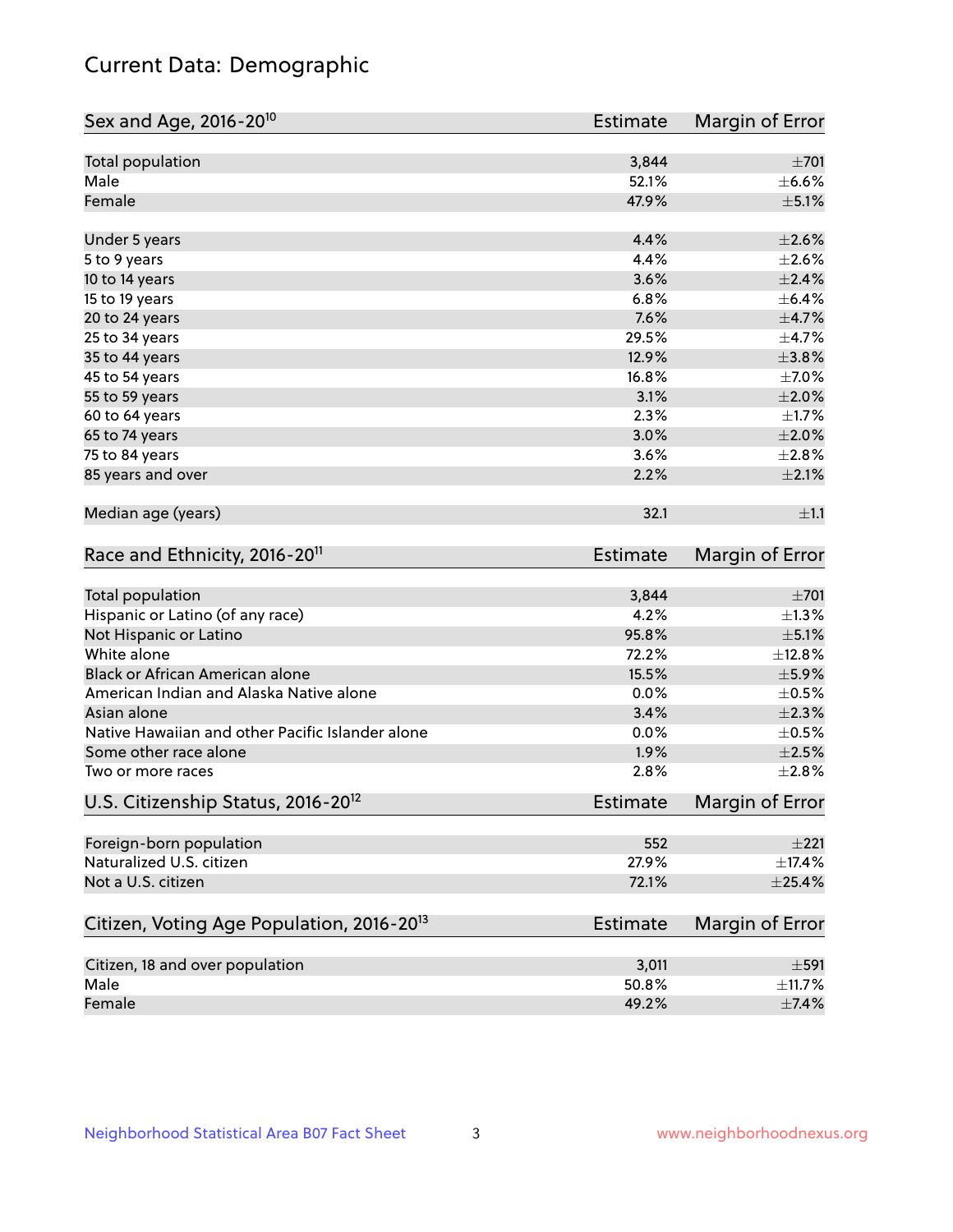## Current Data: Economic

| Income, 2016-20 <sup>14</sup>                           | Estimate       | Margin of Error          |
|---------------------------------------------------------|----------------|--------------------------|
| All households                                          |                | $\pm$ 334                |
|                                                         | 2,182<br>10.3% |                          |
| Less than \$10,000                                      |                | $\pm$ 6.6%<br>$\pm$ 4.0% |
| \$10,000 to \$14,999                                    | 6.2%           |                          |
| \$15,000 to \$24,999                                    | 4.0%           | $\pm 3.0\%$              |
| \$25,000 to \$34,999                                    | 4.6%           | $\pm 4.5\%$              |
| \$35,000 to \$49,999                                    | 5.9%           | $\pm$ 5.3%               |
| \$50,000 to \$74,999                                    | 4.8%           | $\pm 2.9\%$              |
| \$75,000 to \$99,999                                    | 18.0%          | $\pm$ 7.8%               |
| \$100,000 to \$149,999                                  | 13.8%          | $\pm$ 7.0%               |
| \$150,000 to \$199,999                                  | 6.6%           | $\pm 4.1\%$              |
| \$200,000 or more                                       | 25.9%          | $\pm$ 9.3%               |
| Median household income (dollars)                       | \$94,768       | ± 6,545                  |
| Mean household income (dollars)                         | \$142,400      | ±22,598                  |
| Households with earnings                                | 80.9%          | $\pm$ 6.4%               |
| Mean earnings (dollars)                                 | \$161,443      | $±$ 24,155               |
| Households with Social Security                         | 11.6%          | $\pm$ 4.9%               |
| Mean Social Security income (dollars)                   | \$16,238       | ±6,433                   |
| Households with retirement income                       | 4.8%           | ±3.2%                    |
| Mean retirement income (dollars)                        | \$26,621       | ±18,636                  |
| Households with Supplemental Security Income            | 0.0%           | $\pm$ 0.9%               |
| Mean Supplemental Security Income (dollars)             | t              | $^{\dagger}$             |
| Households with cash public assistance income           | 0.9%           | $\pm 1.4\%$              |
| Mean cash public assistance income (dollars)            | \$0            | $\pm 0$                  |
| Households with Food Stamp/SNAP benefits in the past 12 | 6.1%           | $\pm$ 5.0%               |
| months                                                  |                |                          |
| Family households                                       | 576            | $\pm 228$                |
| Less than \$10,000                                      | 4.5%           | $\pm$ 5.1%               |
| \$10,000 to \$14,999                                    | 0.0%           | ±3.4%                    |
|                                                         | 0.0%           | ±4.8%                    |
| \$15,000 to \$24,999                                    |                |                          |
| \$25,000 to \$34,999                                    | 0.0%           | ±4.8%                    |
| \$35,000 to \$49,999                                    | 0.0%           | $\pm$ 5.9%               |
| \$50,000 to \$74,999                                    | 0.0%           | ±4.8%                    |
| \$75,000 to \$99,999                                    | 3.5%           | $\pm 2.2\%$              |
| \$100,000 to \$149,999                                  | 23.4%          | $\pm$ 35.2%              |
| \$150,000 to \$199,999                                  | 10.8%          | $\pm$ 7.0%               |
| \$200,000 or more                                       | 57.8%          | $\pm 27.5\%$             |
| Median family income (dollars)                          | t              | t                        |
| Mean family income (dollars)                            | \$261,288      | ±124,889                 |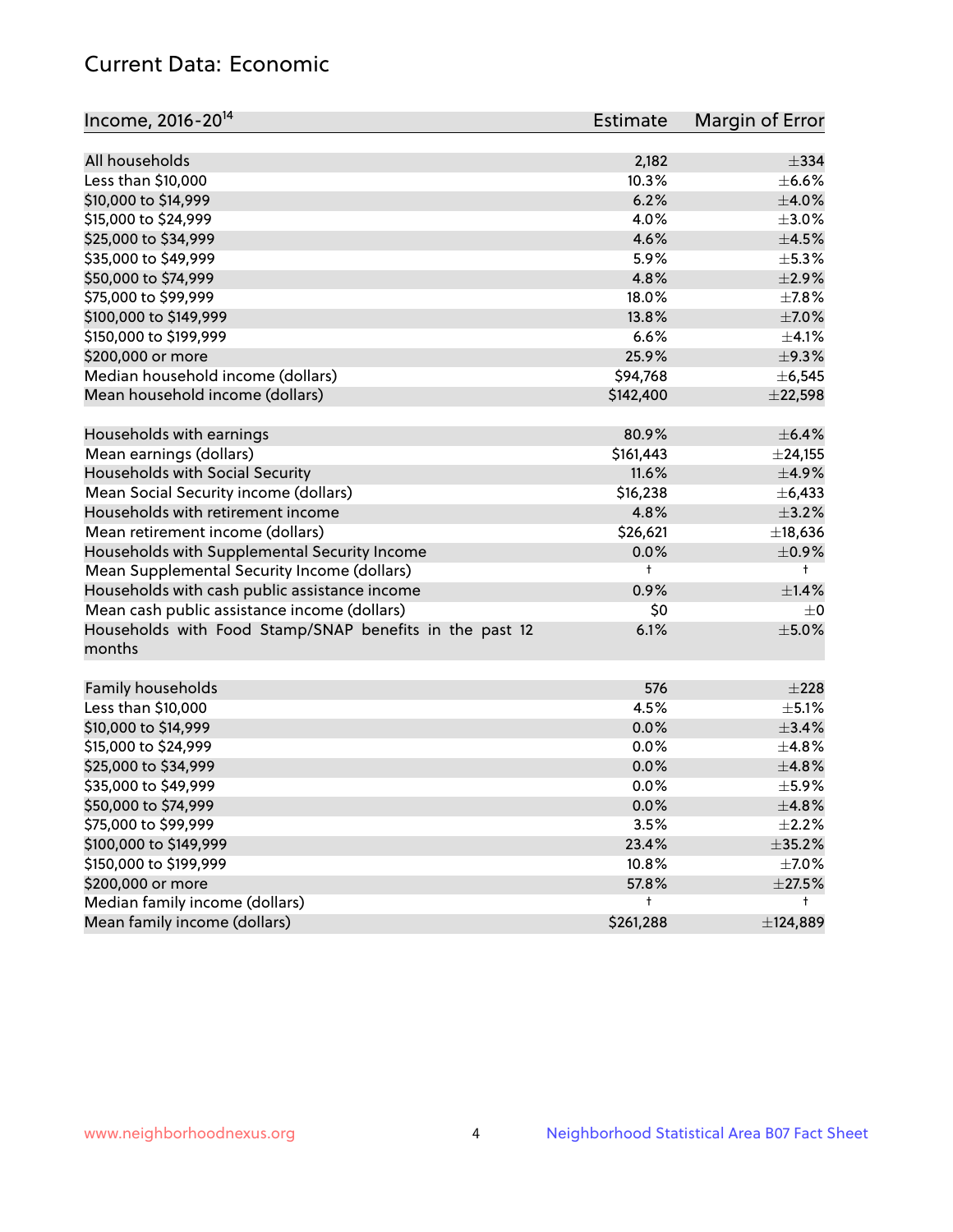## Current Data: Economic, continued...

| Income, 2016-20, continued <sup>15</sup>                                                   | <b>Estimate</b>   | Margin of Error        |
|--------------------------------------------------------------------------------------------|-------------------|------------------------|
|                                                                                            |                   |                        |
| Nonfamily households                                                                       | 1,605             | $\pm 259$              |
| Median nonfamily income (dollars)                                                          | \$78,190          | ±7,005                 |
| Mean nonfamily income (dollars)                                                            | \$87,073          | ±16,213                |
| Median earnings for workers (dollars)                                                      | \$87,417          | ±6,075                 |
| Median earnings for male full-time, year-round workers<br>(dollars)                        | $\ddagger$        | $^+$                   |
| Median earnings for female full-time, year-round workers<br>(dollars)                      | \$89,713          | $\pm$ 9,035            |
| Per capita income (dollars)                                                                | \$81,090          | ±5,924                 |
| Families Below Poverty Level, 2016-20 <sup>16</sup>                                        | <b>Estimate</b>   | <b>Margin of Error</b> |
|                                                                                            |                   |                        |
| <b>All Families</b>                                                                        | 576               | $\pm 228$              |
| Percent below poverty                                                                      | 4.5%              | ±5.1%                  |
| Families with related children under 18 years                                              | 240               | $\pm 72$               |
| Percent below poverty                                                                      | 0.0%              | ±14.2%                 |
| Families with related children under 5 years only                                          | 71                | $+71$                  |
| Percent below poverty                                                                      | 0.0%              | ±48.4%                 |
| Married couple families                                                                    | 403               | $\pm$ 95               |
| Percent below poverty                                                                      | 6.4%              | $\pm$ 7.6%             |
| Married couple families with related children under 18 years                               | 228               | $\pm$ 59               |
| Percent below poverty                                                                      | $0.0\%$           | $\pm$ 8.6%             |
| Married couple families with related children under 5 years                                | 71                | $\pm$ 59               |
| Percent below poverty                                                                      | 0.0%              | ±27.9%                 |
|                                                                                            |                   |                        |
| Families with female householder, no spouse present                                        | 166               | $\pm 212$              |
| Percent below poverty                                                                      | 0.0%              | ±11.9%                 |
| Families with female householder, no spouse present with                                   | $12 \overline{ }$ | $\pm$ 31               |
| related children under 18 years                                                            |                   |                        |
| Percent below poverty                                                                      | 0.0%              | $+167.6%$              |
| Families with female householder, no spouse present with<br>related children under 5 years | 0                 | $\pm 28$               |
| Percent below poverty                                                                      | $\ddagger$        | $\ddagger$             |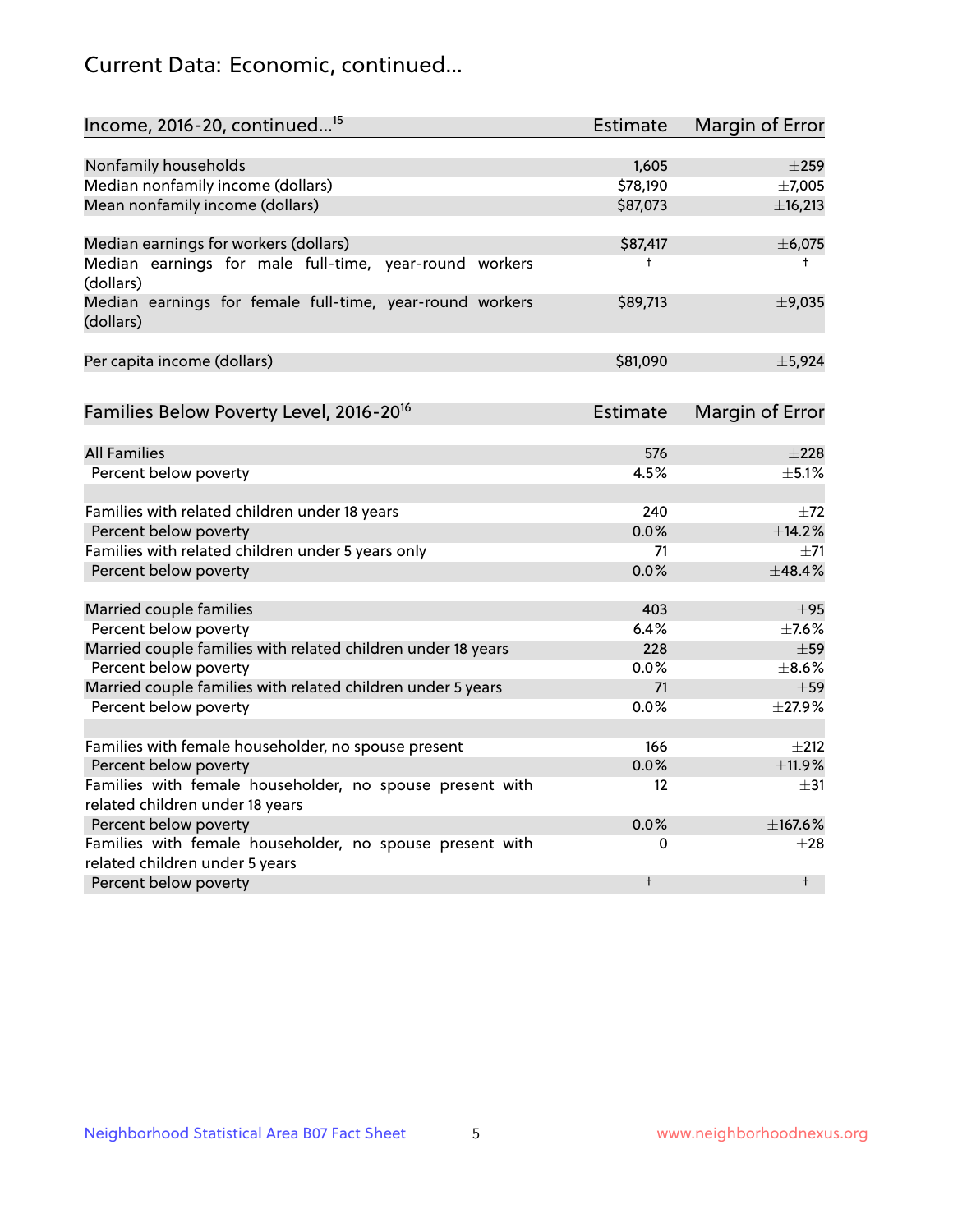## Current Data: Economic, continued...

| People Below Poverty Level, 2016-20 <sup>17</sup> | <b>Estimate</b> | Margin of Error |
|---------------------------------------------------|-----------------|-----------------|
|                                                   |                 |                 |
| Total population                                  | 3,844           | $\pm 701$       |
| Percent below poverty                             | 9.2%            | $\pm$ 4.0%      |
| Population under 18 years                         | 501             | ±180            |
| Percent below poverty                             | $0.0\%$         | ±13.6%          |
| Population 18 years and over                      | 3,342           | $\pm$ 566       |
| Percent below poverty                             | 10.5%           | $\pm$ 4.9%      |
| Population 18 to 64 years                         | 3,005           | $\pm$ 543       |
| Percent below poverty                             | 8.3%            | $\pm$ 5.0%      |
| Population 65 years and over                      | 338             | $\pm$ 159       |
| Percent below poverty                             | 30.7%           | $\pm$ 17.1%     |

| Poverty by Race/Ethnicity, 2016-20 <sup>18</sup> | <b>Estimate</b> |            |
|--------------------------------------------------|-----------------|------------|
|                                                  |                 |            |
| Non-Hispanic White population                    | 2,775           | $\pm$ 707  |
| Percent below poverty                            | 6.7%            | $\pm$ 3.7% |
| <b>Black population</b>                          | 616             | ±251       |
| Percent below poverty                            | 19.3%           | ±16.5%     |
| Asian population                                 | 129             | ±90        |
| Percent below poverty                            | 25.5%           | ±36.0%     |
| Hispanic or Latino population                    | 161             | ±59        |
| Percent below poverty                            | 8.5%            | ±17.9%     |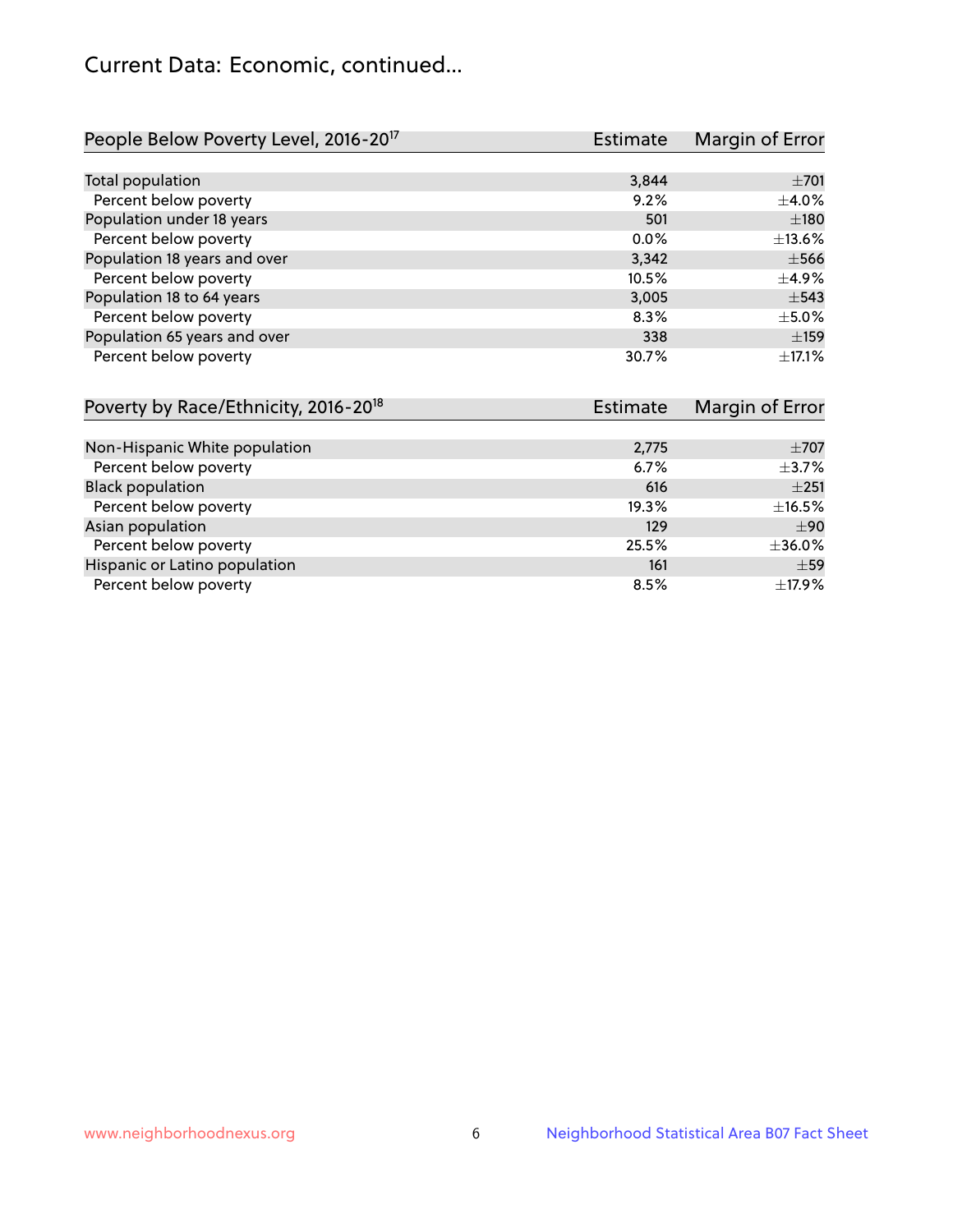# Current Data: Employment

| Employment Status, 2016-20 <sup>19</sup>                      | <b>Estimate</b> | Margin of Error |
|---------------------------------------------------------------|-----------------|-----------------|
|                                                               |                 |                 |
| Population 16 years and over                                  | 3,372           | $\pm$ 664       |
| In labor force                                                | 71.6%           | ±19.5%          |
| Civilian labor force                                          | 71.6%           | $\pm$ 19.5%     |
| Employed                                                      | 69.7%           | ±19.4%          |
| Unemployed                                                    | 2.0%            | $\pm$ 3.9%      |
| <b>Armed Forces</b>                                           | 0.0%            | $\pm 2.6\%$     |
| Not in labor force                                            | 28.4%           | $\pm$ 8.6%      |
|                                                               |                 |                 |
| Civilian labor force                                          | 2,415           | ±456            |
| <b>Unemployment Rate</b>                                      | 2.8%            | $\pm$ 5.4%      |
|                                                               |                 |                 |
| Females 16 years and over                                     | 1,657           | $\pm$ 364       |
| In labor force                                                | 66.1%           | ±13.8%          |
| Civilian labor force                                          | 66.1%           | ±13.8%          |
| Employed                                                      | 65.1%           | ±13.9%          |
|                                                               |                 |                 |
| Own children of the householder under 6 years                 | 225             | ±141            |
| All parents in family in labor force                          | 32.6%           | ±16.0%          |
|                                                               |                 |                 |
| Own children of the householder 6 to 17 years                 | 276             | $\pm$ 98        |
| All parents in family in labor force                          | 29.4%           | $\pm 28.6\%$    |
|                                                               |                 |                 |
| Industry, 2016-20 <sup>20</sup>                               | Estimate        | Margin of Error |
|                                                               |                 |                 |
| Civilian employed population 16 years and over                | 2,348           | $\pm 460$       |
| Agriculture, forestry, fishing and hunting, and mining        | 0.0%            | $\pm$ 1.2%      |
| Construction                                                  | 1.9%            | $\pm 1.2\%$     |
| Manufacturing                                                 | 6.8%            | $\pm$ 4.0%      |
| Wholesale trade                                               | 3.4%            | $\pm 2.4\%$     |
| Retail trade                                                  | 7.1%            | ±4.4%           |
| Transportation and warehousing, and utilities                 | 0.6%            | ±1.3%           |
| Information                                                   | 8.3%            | $\pm$ 6.3%      |
| Finance and insurance, and real estate and rental and leasing | 19.0%           | $\pm$ 6.5%      |
| Professional, scientific, and management, and administrative  | 25.7%           | $\pm$ 5.3%      |
| and waste management services                                 |                 |                 |
| Educational services, and health care and social assistance   | 10.5%           | $\pm$ 5.4%      |
| Arts, entertainment, and recreation, and accommodation and    | 8.8%            | $\pm$ 9.0%      |
| food services                                                 |                 |                 |
| Other services, except public administration                  | 3.4%            | $\pm 2.8\%$     |
| Public administration                                         | 4.5%            | $\pm$ 5.7%      |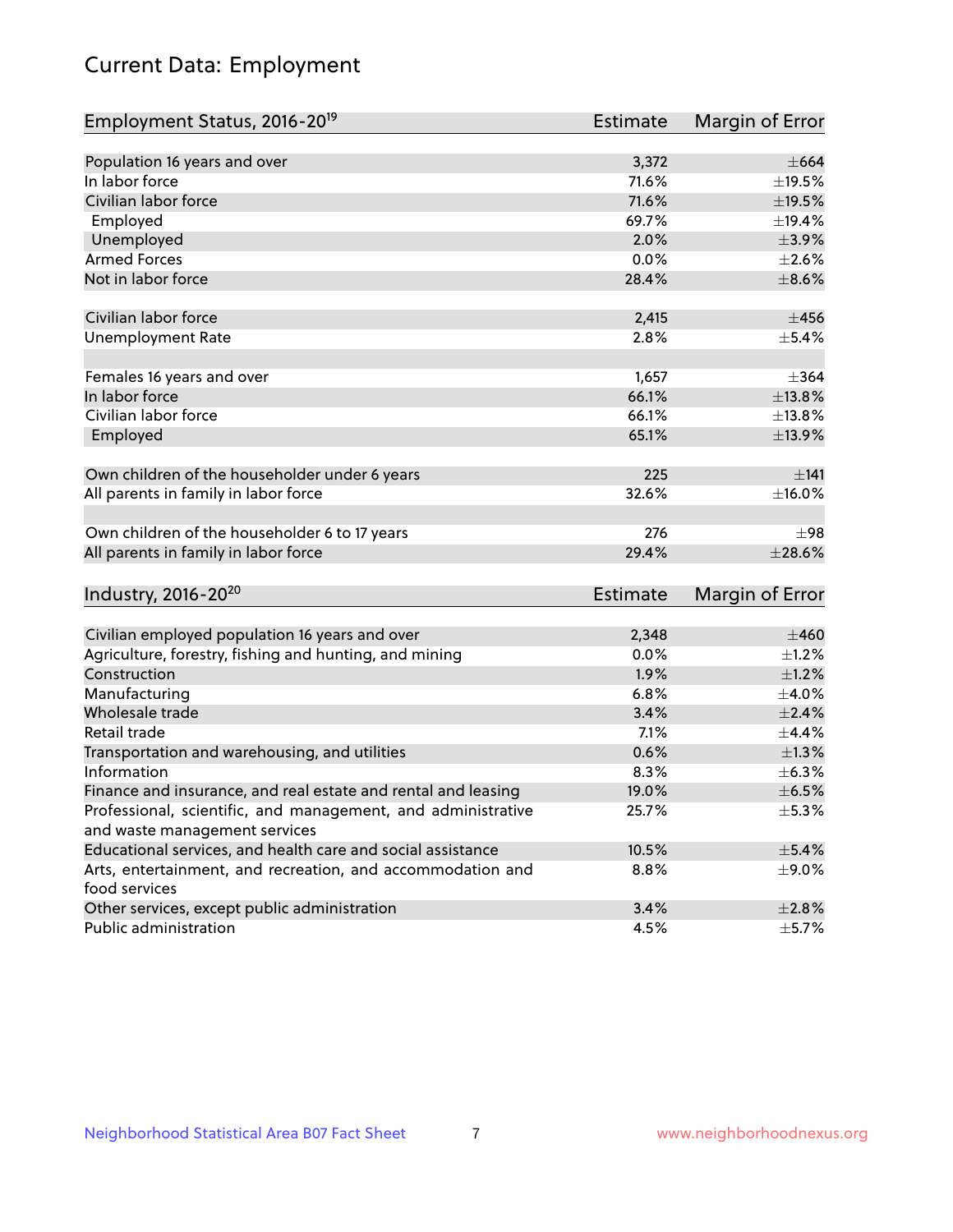# Current Data: Employment, continued...

| Occupation, 2016-20 <sup>21</sup>                                                                                | Estimate | Margin of Error |
|------------------------------------------------------------------------------------------------------------------|----------|-----------------|
| Civilian employed population 16 years and over                                                                   | 2,348    | $\pm 460$       |
| Management, business, science, and arts occupations                                                              | 72.1%    | $\pm$ 6.9%      |
| Service occupations                                                                                              | 2.7%     | $\pm$ 1.4%      |
| Sales and office occupations                                                                                     | 22.5%    | $\pm$ 8.0%      |
| Natural resources, construction, and maintenance occupations                                                     | 1.4%     | $\pm 1.1\%$     |
| Production, transportation, and material moving occupations                                                      | 1.4%     | $\pm 1.7\%$     |
| Class of Worker, 2016-20 <sup>22</sup>                                                                           | Estimate | Margin of Error |
| Civilian employed population 16 years and over                                                                   | 2,348    | $\pm 460$       |
| Private wage and salary workers                                                                                  | 88.3%    | ±24.0%          |
| Government workers                                                                                               | 8.8%     | $\pm$ 7.1%      |
| Self-employed in own not incorporated business workers                                                           | 3.0%     | $\pm 2.4\%$     |
| Unpaid family workers                                                                                            | 0.0%     | $\pm$ 1.2%      |
|                                                                                                                  |          |                 |
| Job Flows, 2019 <sup>23</sup>                                                                                    |          | 2019            |
| Total Jobs in Neighborhood Statistical Area                                                                      |          | 9,132           |
| Held by residents of Neighborhood Statistical Area                                                               |          | 0.7%            |
| Held by non-residents of Neighborhood Statistical Area                                                           |          | 99.3%           |
| Jobs by Industry Sector, 2019 <sup>24</sup>                                                                      |          | 2019            |
| Total Jobs in Neighborhood Statistical Area                                                                      |          | 9,132           |
| <b>Goods Producing sectors</b>                                                                                   |          | 1.5%            |
| Trade, Transportation, and Utilities sectors                                                                     |          | 16.8%           |
| All Other Services sectors                                                                                       |          | 81.7%           |
| Total Jobs in Neighborhood Statistical<br>held<br>by<br>Area<br>Neighborhood Statistical Area residents          |          | 60              |
| <b>Goods Producing sectors</b>                                                                                   |          | 1.7%            |
| Trade, Transportation, and Utilities sectors                                                                     |          | 8.3%            |
| All Other Services sectors                                                                                       |          | 90.0%           |
| Jobs by Earnings, 2019 <sup>25</sup>                                                                             |          | 2019            |
| Total Jobs in Neighborhood Statistical Area                                                                      |          | 9,132           |
| Jobs with earnings \$1250/month or less                                                                          |          | 16.8%           |
| Jobs with earnings \$1251/month to \$3333/month                                                                  |          | 25.6%           |
| Jobs with earnings greater than \$3333/month                                                                     |          | 57.6%           |
| Neighborhood Statistical<br>Jobs<br>in<br>held<br>by<br>Total<br>Area<br>Neighborhood Statistical Area residents |          | 60              |
| Jobs with earnings \$1250/month or less                                                                          |          | 10.0%           |
| Jobs with earnings \$1251/month to \$3333/month                                                                  |          | 20.0%           |
| Jobs with earnings greater than \$3333/month                                                                     |          | 70.0%           |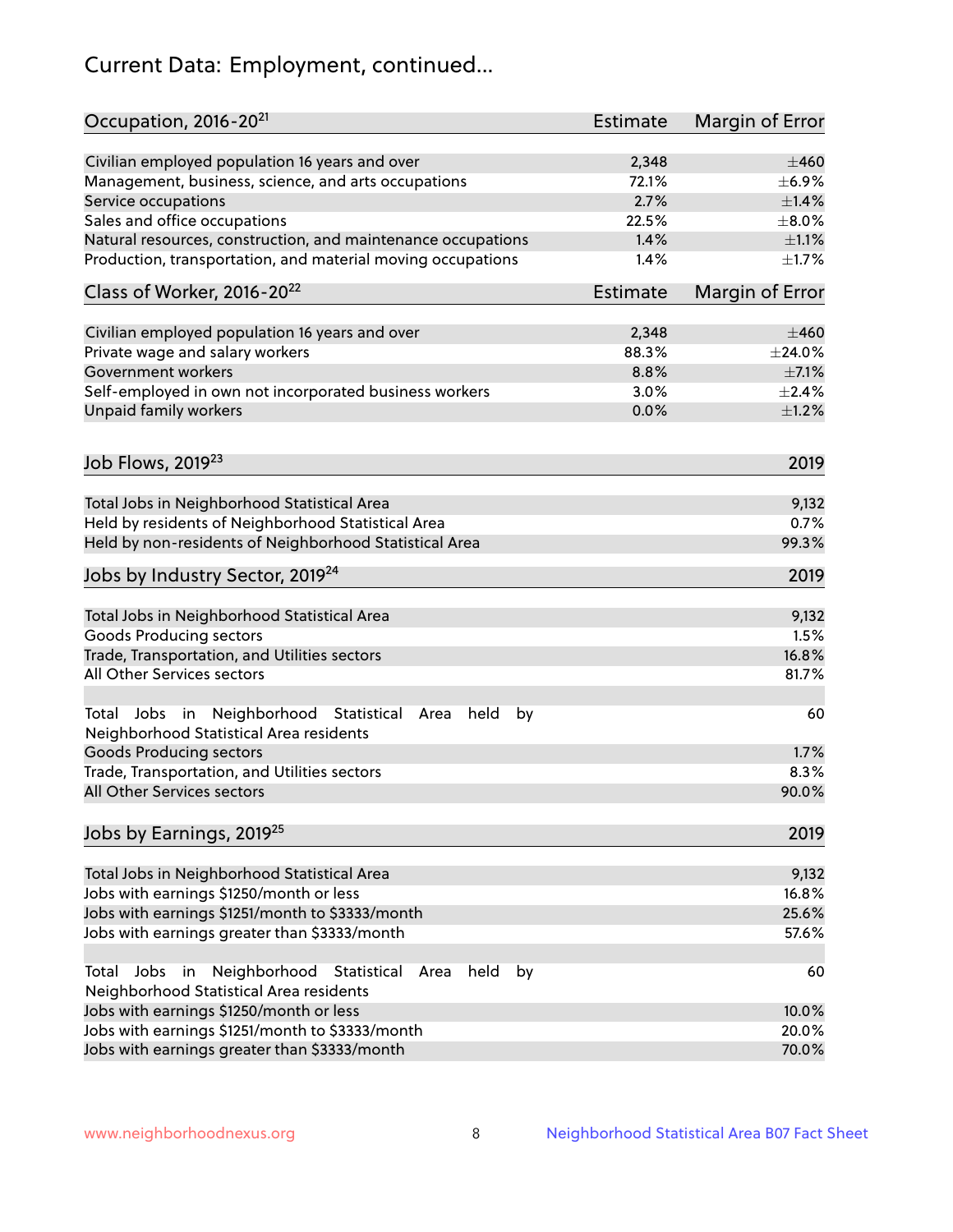## Current Data: Employment, continued...

| Jobs by Age of Worker, 2019 <sup>26</sup>                                                      | 2019  |
|------------------------------------------------------------------------------------------------|-------|
|                                                                                                |       |
| Total Jobs in Neighborhood Statistical Area                                                    | 9,132 |
| Jobs with workers age 29 or younger                                                            | 26.2% |
| Jobs with workers age 30 to 54                                                                 | 57.2% |
| Jobs with workers age 55 or older                                                              | 16.6% |
|                                                                                                |       |
| Total Jobs in Neighborhood Statistical Area held by<br>Neighborhood Statistical Area residents | 60    |
| Jobs with workers age 29 or younger                                                            | 20.0% |
| Jobs with workers age 30 to 54                                                                 | 56.7% |
| Jobs with workers age 55 or older                                                              | 23.3% |

### Current Data: Education

| School Enrollment, 2016-20 <sup>27</sup>       | Estimate | Margin of Error |
|------------------------------------------------|----------|-----------------|
|                                                |          |                 |
| Population 3 years and over enrolled in school | 803      | $\pm$ 338       |
| Nursery school, preschool                      | 11.5%    | $\pm$ 6.9%      |
| Kindergarten                                   | 2.1%     | $\pm$ 4.0%      |
| Elementary school (grades 1-8)                 | 30.7%    | $\pm$ 6.1%      |
| High school (grades 9-12)                      | 25.3%    | ±28.7%          |
| College or graduate school                     | 30.4%    | ±18.0%          |

| Educational Attainment, 2016-20 <sup>28</sup> | <b>Estimate</b> | Margin of Error |
|-----------------------------------------------|-----------------|-----------------|
|                                               |                 |                 |
| Population 25 years and over                  | 2,820           | $\pm$ 459       |
| Less than 9th grade                           | 3.0%            | $\pm$ 3.0%      |
| 9th to 12th grade, no diploma                 | 2.0%            | $\pm$ 2.4%      |
| High school graduate (includes equivalency)   | 3.4%            | $\pm 2.7\%$     |
| Some college, no degree                       | 7.6%            | $\pm$ 4.5%      |
| Associate's degree                            | 1.9%            | $\pm 2.7\%$     |
| Bachelor's degree                             | 55.6%           | $\pm$ 9.1%      |
| Graduate or professional degree               | 26.5%           | $\pm$ 6.7%      |
|                                               |                 |                 |
| Percent high school graduate or higher        | 95.0%           | $\pm$ 5.2%      |
| Percent bachelor's degree or higher           | 82.1%           | $\pm$ 7.1%      |
|                                               |                 |                 |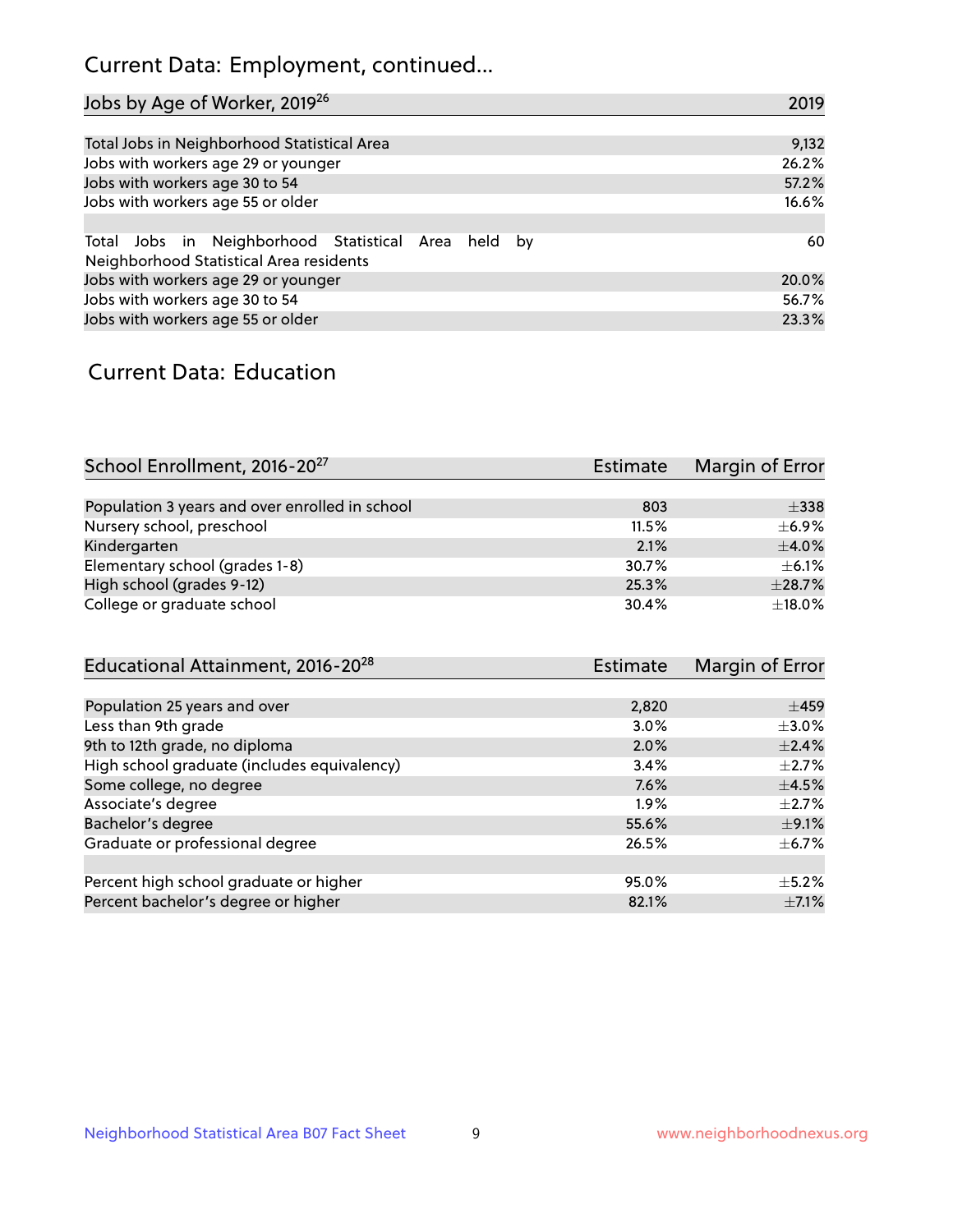## Current Data: Housing

| Households by Type, 2016-20 <sup>29</sup>            | <b>Estimate</b> | Margin of Error |
|------------------------------------------------------|-----------------|-----------------|
|                                                      |                 |                 |
| Total households                                     | 2,182           | $\pm$ 334       |
| Family households (families)                         | 26.4%           | $\pm$ 9.6%      |
| With own children under 18 years                     | 11.0%           | $\pm 2.4\%$     |
| Married-couple family                                | 18.5%           | $\pm$ 3.2%      |
| With own children of the householder under 18 years  | 10.5%           | $\pm 2.0\%$     |
| Male householder, no spouse present, family          | 0.4%            | $\pm$ 0.9%      |
| With own children of the householder under 18 years  | 0.0%            | $\pm$ 0.9%      |
| Female householder, no spouse present, family        | 7.6%            | $\pm$ 9.6%      |
| With own children of the householder under 18 years  | 0.5%            | $\pm 1.1\%$     |
| Nonfamily households                                 | 73.6%           | $\pm 3.8\%$     |
| Householder living alone                             | 60.7%           | ±5.8%           |
| 65 years and over                                    | 12.3%           | $\pm$ 4.9%      |
|                                                      |                 |                 |
| Households with one or more people under 18 years    | 11.0%           | $\pm 2.2\%$     |
| Households with one or more people 65 years and over | 14.8%           | $\pm$ 4.7%      |
|                                                      |                 |                 |
| Average household size                               | 1.76            | $\pm$ 0.18      |
| Average family size                                  | 3.15            | $\pm 1.56$      |
| Housing Occupancy, 2016-20 <sup>30</sup>             | <b>Estimate</b> | Margin of Error |
|                                                      |                 |                 |
| Total housing units                                  | 2,475           | $\pm$ 313       |
| Occupied housing units                               | 88.2%           | $\pm$ 7.6%      |
| Vacant housing units                                 | 11.8%           | $\pm$ 5.2%      |
| Homeowner vacancy rate                               | 3.3             | $\pm$ 5.6       |
| Rental vacancy rate                                  | 2.2             | $+3.7$          |
| Units in Structure, 2016-20 <sup>31</sup>            | Estimate        | Margin of Error |
|                                                      |                 |                 |
| Total housing units                                  | 2,475           | $\pm$ 313       |
| 1-unit, detached                                     | 17.6%           | $\pm 2.1\%$     |
| 1-unit, attached                                     | 2.2%            | $\pm 2.6\%$     |
| 2 units                                              | 0.0%            | $\pm 0.8\%$     |
|                                                      |                 | $\pm$ 0.8%      |
| 3 or 4 units                                         | 0.0%            |                 |
| 5 to 9 units                                         | 0.0%            | $\pm$ 0.8%      |
| 10 to 19 units                                       | 3.1%            | $\pm$ 3.7%      |
| 20 or more units                                     | 77.1%           | $\pm$ 7.0%      |
| Mobile home                                          | 0.0%            | $\pm$ 0.8%      |
| Boat, RV, van, etc.                                  | $0.0\%$         | $\pm$ 0.8%      |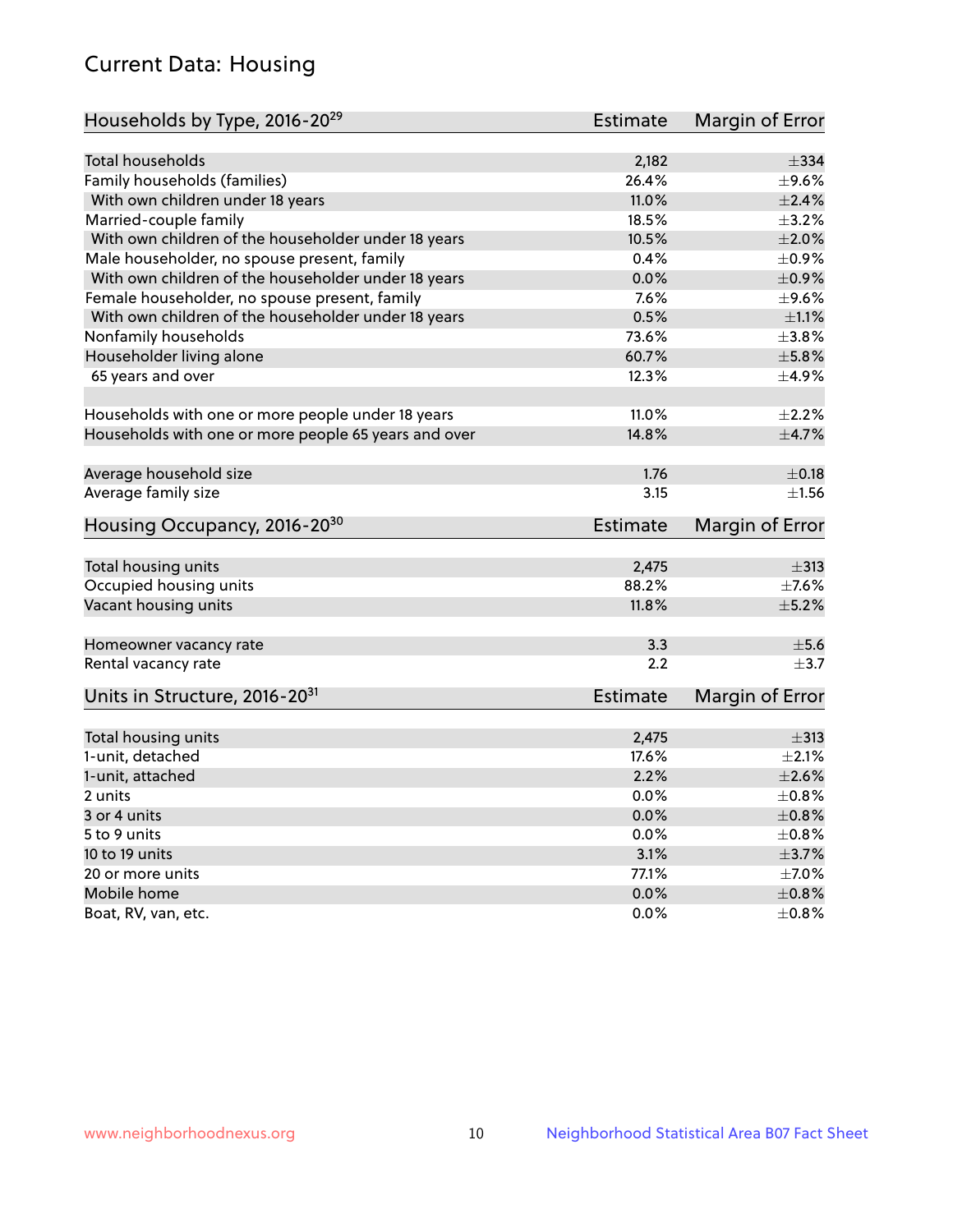## Current Data: Housing, continued...

| Total housing units<br>Built 2014 or later<br>Built 2010 to 2013<br>Built 2000 to 2009<br>Built 1990 to 1999<br>Built 1980 to 1989<br>Built 1970 to 1979<br>Built 1960 to 1969 | 2,475<br>29.2%<br>0.6%<br>25.1%<br>11.6%<br>2.3%<br>1.0%<br>8.8%<br>5.5%<br>8.1%<br>7.8%<br><b>Estimate</b><br>2,182 | $\pm$ 313<br>$\pm$ 9.7%                                                                                                                      |
|--------------------------------------------------------------------------------------------------------------------------------------------------------------------------------|----------------------------------------------------------------------------------------------------------------------|----------------------------------------------------------------------------------------------------------------------------------------------|
|                                                                                                                                                                                |                                                                                                                      | ±7.3%<br>$\pm1.0\%$<br>$\pm$ 6.5%<br>$\pm 2.7\%$<br>$\pm 1.1\%$<br>$\pm$ 5.0%<br>$\pm 3.0\%$<br>$\pm$ 3.3%<br>$\pm 4.0\%$<br>Margin of Error |
|                                                                                                                                                                                |                                                                                                                      |                                                                                                                                              |
|                                                                                                                                                                                |                                                                                                                      |                                                                                                                                              |
|                                                                                                                                                                                |                                                                                                                      |                                                                                                                                              |
|                                                                                                                                                                                |                                                                                                                      |                                                                                                                                              |
|                                                                                                                                                                                |                                                                                                                      |                                                                                                                                              |
|                                                                                                                                                                                |                                                                                                                      |                                                                                                                                              |
|                                                                                                                                                                                |                                                                                                                      |                                                                                                                                              |
| Built 1950 to 1959                                                                                                                                                             |                                                                                                                      |                                                                                                                                              |
| Built 1940 to 1949                                                                                                                                                             |                                                                                                                      |                                                                                                                                              |
| Built 1939 or earlier                                                                                                                                                          |                                                                                                                      |                                                                                                                                              |
| Housing Tenure, 2016-2033                                                                                                                                                      |                                                                                                                      |                                                                                                                                              |
| Occupied housing units                                                                                                                                                         |                                                                                                                      | $\pm$ 334                                                                                                                                    |
| Owner-occupied                                                                                                                                                                 | 29.1%                                                                                                                | $\pm 3.0\%$                                                                                                                                  |
| Renter-occupied                                                                                                                                                                | 70.9%                                                                                                                | ±10.1%                                                                                                                                       |
| Average household size of owner-occupied unit                                                                                                                                  | 2.56                                                                                                                 | $\pm$ 0.18                                                                                                                                   |
| Average household size of renter-occupied unit                                                                                                                                 | 1.43                                                                                                                 | $\pm$ 0.28                                                                                                                                   |
| Residence 1 Year Ago, 2016-20 <sup>34</sup>                                                                                                                                    | Estimate                                                                                                             | Margin of Error                                                                                                                              |
| Population 1 year and over                                                                                                                                                     | 3,787                                                                                                                | $\pm 689$                                                                                                                                    |
| Same house                                                                                                                                                                     | 77.4%                                                                                                                | ±10.7%                                                                                                                                       |
| Different house in the U.S.                                                                                                                                                    | 20.6%                                                                                                                | $\pm$ 7.2%                                                                                                                                   |
| Same county                                                                                                                                                                    | 8.2%                                                                                                                 | $\pm$ 4.4%                                                                                                                                   |
| Different county                                                                                                                                                               | 12.5%                                                                                                                | ±6.3%                                                                                                                                        |
| Same state                                                                                                                                                                     | 5.0%                                                                                                                 | $\pm$ 5.2%                                                                                                                                   |
| Different state                                                                                                                                                                | 7.5%                                                                                                                 | $\pm$ 3.9%                                                                                                                                   |
| Abroad                                                                                                                                                                         | 2.0%                                                                                                                 | $\pm 2.2\%$                                                                                                                                  |
| Value of Housing Unit, 2016-20 <sup>35</sup>                                                                                                                                   | Estimate                                                                                                             | Margin of Error                                                                                                                              |
| Owner-occupied units                                                                                                                                                           | 635                                                                                                                  | ±117                                                                                                                                         |
| Less than \$50,000                                                                                                                                                             | 2.2%                                                                                                                 | $\pm$ 9.1%                                                                                                                                   |
| \$50,000 to \$99,999                                                                                                                                                           | 0.0%                                                                                                                 | $\pm$ 6.9%                                                                                                                                   |
| \$100,000 to \$149,999                                                                                                                                                         | 6.1%                                                                                                                 | $\pm$ 6.0%                                                                                                                                   |
| \$150,000 to \$199,999                                                                                                                                                         | 0.0%                                                                                                                 | $\pm$ 4.4%                                                                                                                                   |
| \$200,000 to \$299,999                                                                                                                                                         | 17.8%                                                                                                                | $\pm$ 10.4%                                                                                                                                  |
| \$300,000 to \$499,999                                                                                                                                                         | 17.6%                                                                                                                | ±13.9%                                                                                                                                       |
| \$500,000 to \$999,999                                                                                                                                                         | 44.1%                                                                                                                | ±14.0%                                                                                                                                       |
| \$1,000,000 or more                                                                                                                                                            | 12.2%                                                                                                                | $\pm$ 9.5%                                                                                                                                   |
| Mortgage Status, 2016-20 <sup>36</sup>                                                                                                                                         | Estimate                                                                                                             | <b>Margin of Error</b>                                                                                                                       |
| Owner-occupied units                                                                                                                                                           | 635                                                                                                                  | $\pm$ 117                                                                                                                                    |
| Housing units with a mortgage                                                                                                                                                  | 85.5%                                                                                                                | $\pm$ 8.7%                                                                                                                                   |

Neighborhood Statistical Area B07 Fact Sheet 11 11 www.neighborhoodnexus.org

Housing units without a mortgage  $\pm 8.0\%$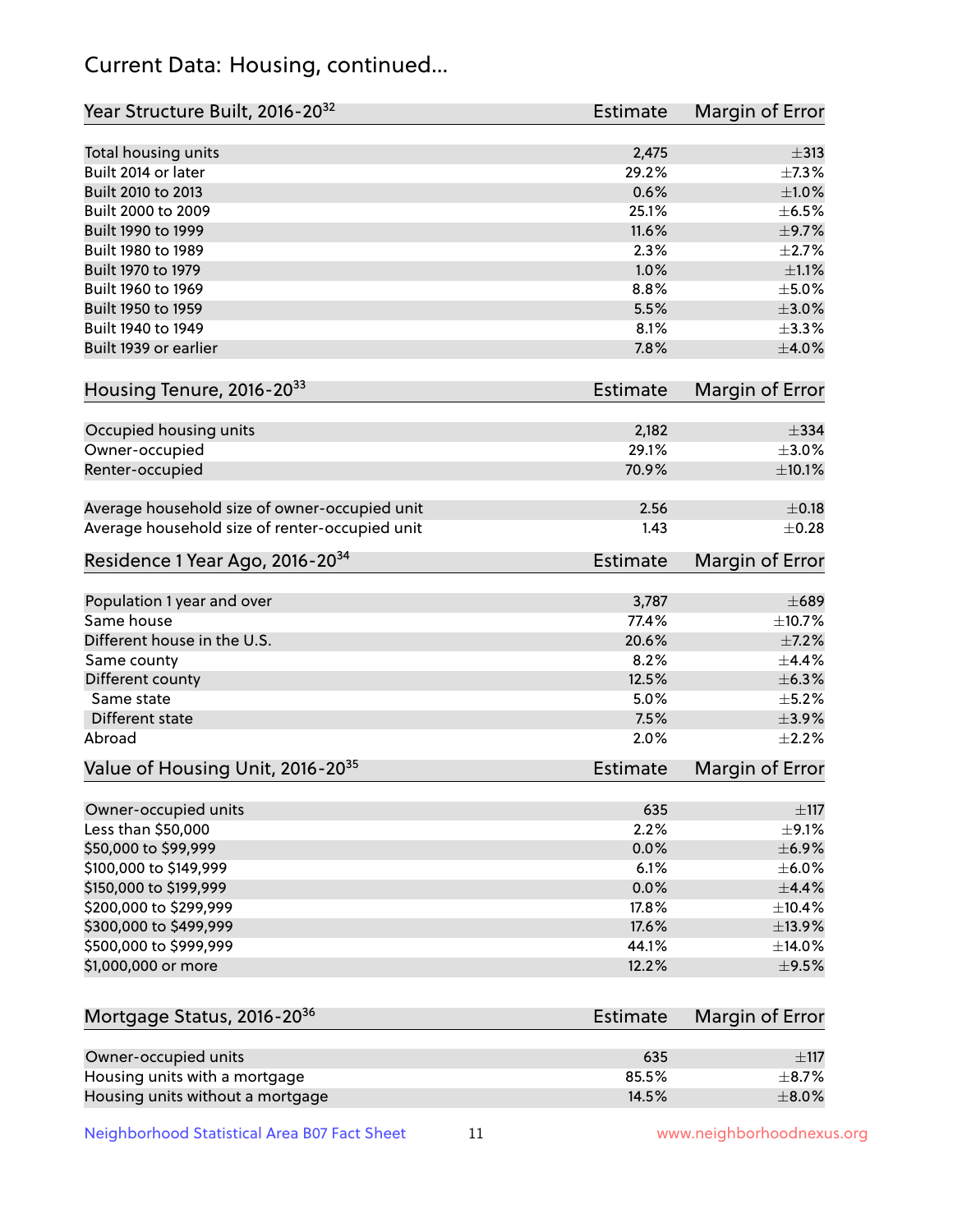## Current Data: Housing, continued...

| Selected Monthly Owner Costs, 2016-20 <sup>37</sup> | <b>Estimate</b> | Margin of Error |
|-----------------------------------------------------|-----------------|-----------------|
|                                                     |                 |                 |
| Housing units with a mortgage                       | 542             | ±114            |
| Less than \$300                                     | 0.0%            | $\pm$ 5.1%      |
| \$300 to \$499                                      | 0.0%            | $\pm$ 5.1%      |
| \$500 to \$999                                      | 2.3%            | $\pm$ 8.4%      |
| \$1,000 to \$1,499                                  | 0.0%            | $\pm$ 5.1%      |
| \$1,500 to \$1,999                                  | 19.2%           | $\pm$ 11.0%     |
| \$2,000 to \$2,999                                  | 22.4%           | $\pm$ 16.0%     |
| \$3,000 or more                                     | 56.0%           | ±12.7%          |
|                                                     |                 |                 |
| Median (dollars)                                    | \$3,320         | $\pm$ 388       |
|                                                     |                 |                 |
| Housing units without a mortgage                    | 92              | $\pm$ 53        |
| Less than \$150                                     | 0.0%            | ±30.2%          |
| \$150 to \$249                                      | 0.0%            | ±30.2%          |
| \$250 to \$349                                      | 0.0%            | ±30.2%          |
| \$350 to \$499                                      | 19.5%           | ±38.4%          |
| \$500 to \$699                                      | 40.8%           | $\pm$ 39.2%     |
| \$700 or more                                       | 39.7%           | ±69.8%          |
|                                                     |                 |                 |
| Median (dollars)                                    | \$660           | $\pm 278$       |

| Selected Monthly Owner Costs as a Percentage of | Estimate | Margin of Error |
|-------------------------------------------------|----------|-----------------|
| Household Income, 2016-20 <sup>38</sup>         |          |                 |
|                                                 |          |                 |
| Housing units with a mortgage <sup>39</sup>     | 542      | $\pm$ 156       |
| Less than 20.0 percent                          | 47.7%    | $\pm$ 12.3%     |
| 20.0 to 24.9 percent                            | 10.5%    | $\pm$ 8.4%      |
| 25.0 to 29.9 percent                            | 17.8%    | $\pm$ 12.9%     |
| 30.0 to 34.9 percent                            | 4.1%     | $\pm$ 6.5%      |
| 35.0 percent or more                            | 20.0%    | $\pm$ 11.8%     |
|                                                 |          |                 |
| Housing units without a mortgage <sup>40</sup>  | 80       | $\pm 78$        |
| Less than 10.0 percent                          | 50.9%    | $±$ 24.0%       |
| 10.0 to 14.9 percent                            | $0.0\%$  | $\pm$ 24.5%     |
| 15.0 to 19.9 percent                            | 0.0%     | $\pm$ 24.5%     |
| 20.0 to 24.9 percent                            | $0.0\%$  | $\pm$ 24.5%     |
| 25.0 to 29.9 percent                            | 14.9%    | $\pm$ 25.4%     |
| 30.0 to 34.9 percent                            | $0.0\%$  | $\pm$ 24.5%     |
| 35.0 percent or more                            | 34.1%    | ±45.4%          |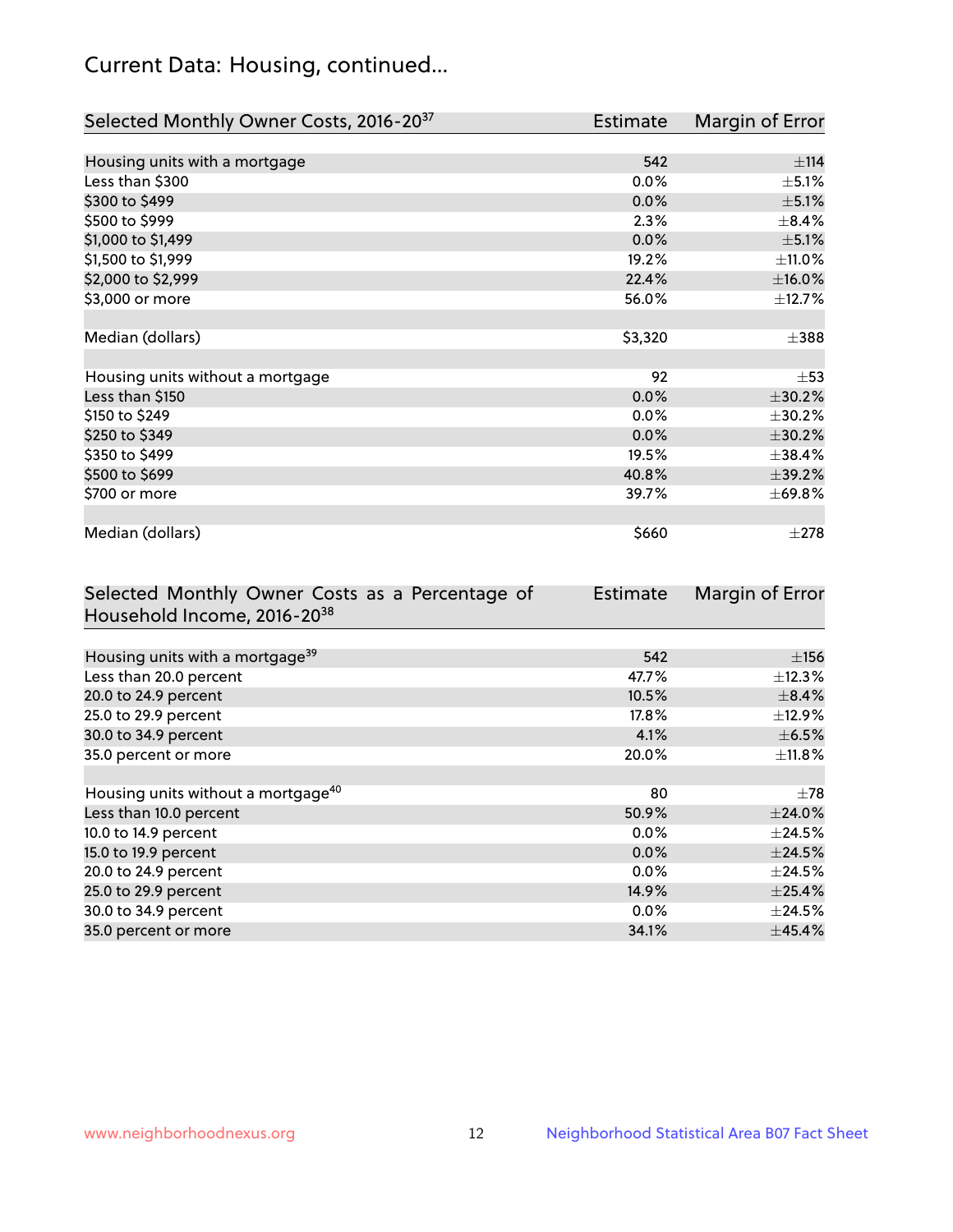## Current Data: Housing, continued...

| Gross Rent, 2016-20 <sup>41</sup>               | <b>Estimate</b> | Margin of Error |
|-------------------------------------------------|-----------------|-----------------|
|                                                 |                 |                 |
| Occupied units paying rent                      | 1,520           | $\pm$ 326       |
| Less than \$200                                 | 0.0%            | $\pm 2.2\%$     |
| \$200 to \$499                                  | 2.4%            | $\pm 4.0\%$     |
| \$500 to \$749                                  | 8.0%            | $\pm$ 5.6%      |
| \$750 to \$999                                  | 7.5%            | ±6.8%           |
| \$1,000 to \$1,499                              | 10.2%           | $\pm$ 6.6%      |
| \$1,500 to \$1,999                              | 45.7%           | ±10.9%          |
| \$2,000 or more                                 | 26.2%           | ±13.9%          |
| Median (dollars)                                | \$1,739         | $\pm 63$        |
|                                                 |                 |                 |
| No rent paid                                    | 27              | $\pm$ 45        |
|                                                 |                 |                 |
| Gross Rent as a Percentage of Household Income, | <b>Estimate</b> | Margin of Error |
| $2016 - 20^{42}$                                |                 |                 |
|                                                 |                 |                 |
| Occupied units paying rent <sup>43</sup>        | 1,437           | $\pm$ 374       |
| Less than 15.0 percent                          | 20.5%           | ±14.2%          |
| 15.0 to 19.9 percent                            | 22.4%           | $\pm$ 7.6%      |
| 20.0 to 24.9 percent                            | 18.2%           | $\pm$ 10.0%     |
| 25.0 to 29.9 percent                            | 2.8%            | $\pm$ 2.9%      |
| 30.0 to 34.9 percent                            | 4.8%            | $\pm 3.5\%$     |
| 35.0 percent or more                            | 31.3%           | $\pm$ 12.0%     |

# Current Data: Transportation

| Commuting to Work, 2016-20 <sup>44</sup>  | <b>Estimate</b> | Margin of Error |
|-------------------------------------------|-----------------|-----------------|
|                                           |                 |                 |
| Workers 16 years and over                 | 2,250           | $\pm$ 448       |
| Car, truck, or van - drove alone          | 63.8%           | $\pm$ 17.6%     |
| Car, truck, or van - carpooled            | 3.8%            | $\pm$ 4.2%      |
| Public transportation (excluding taxicab) | $6.9\%$         | $\pm$ 6.0%      |
| Walked                                    | 1.9%            | $\pm$ 1.7%      |
| Other means                               | 7.4%            | $\pm$ 5.5%      |
| Worked at home                            | 16.2%           | $\pm$ 10.3%     |
|                                           |                 |                 |
| Mean travel time to work (minutes)        | 20.7            | $\pm 1.0$       |

| Access to a Vehicle, 2016-20 <sup>45</sup> | Estimate | <b>Margin of Error</b> |
|--------------------------------------------|----------|------------------------|
|                                            |          |                        |
| Occupied housing units                     | 2.182    | $\pm$ 334              |
| No vehicles available                      | 12.8%    | $+5.9%$                |
| 1 vehicle available                        | 51.3%    | $\pm$ 9.6%             |
| 2 vehicles available                       | 27.1%    | $\pm$ 5.8%             |
| 3 or more vehicles available               | 8.8%     | $+9.9%$                |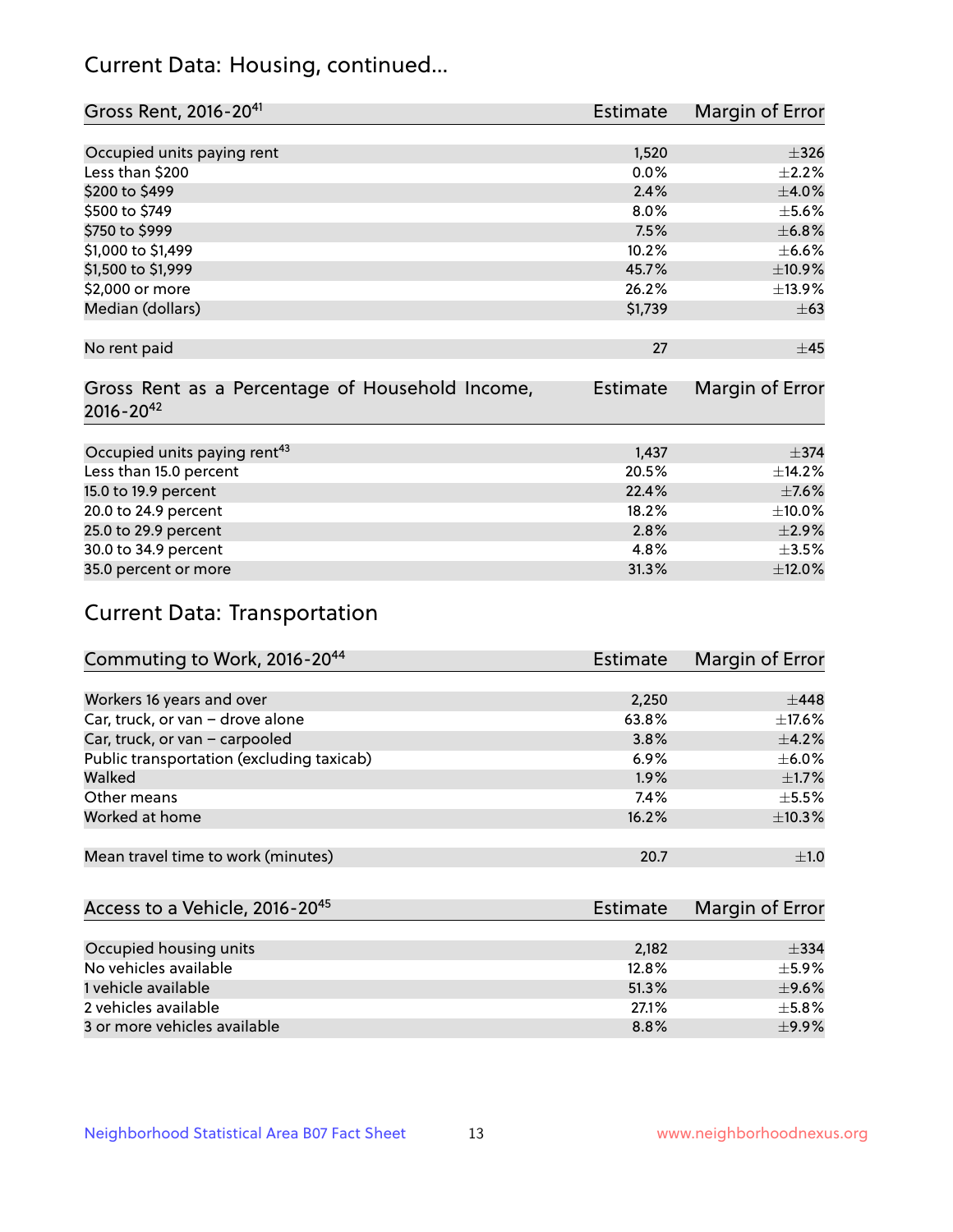## Current Data: Health

| Health Insurance coverage, 2016-2046                    | <b>Estimate</b> | <b>Margin of Error</b> |
|---------------------------------------------------------|-----------------|------------------------|
|                                                         |                 |                        |
| Civilian Noninstitutionalized Population                | 3,844           | $\pm 701$              |
| With health insurance coverage                          | 96.6%           | $\pm 23.0\%$           |
| With private health insurance coverage                  | 89.1%           | $\pm 21.7\%$           |
| With public health coverage                             | 8.7%            | $\pm 3.6\%$            |
| No health insurance coverage                            | 3.4%            | $\pm 2.9\%$            |
| Civilian Noninstitutionalized Population Under 19 years | 700             | $\pm 700$              |
| No health insurance coverage                            | 0.0%            | $\pm$ 4.0%             |
|                                                         |                 |                        |
| Civilian Noninstitutionalized Population 19 to 64 years | 2,806           | $\pm$ 472              |
| In labor force:                                         | 2,368           | $\pm 450$              |
| Employed:                                               | 2,318           | $+441$                 |
| With health insurance coverage                          | 96.5%           | $\pm 4.5\%$            |
| With private health insurance coverage                  | 96.5%           | $\pm$ 4.5%             |
| With public coverage                                    | 0.0%            | ±0.8%                  |
| No health insurance coverage                            | 3.5%            | $\pm 2.9\%$            |
| Unemployed:                                             | 50              | $+441$                 |
| With health insurance coverage                          | 0.0%            | ±39.4%                 |
| With private health insurance coverage                  | 0.0%            | ±39.4%                 |
| With public coverage                                    | 0.0%            | ±39.4%                 |
| No health insurance coverage                            | 100.0%          | $\pm$ 0.0%             |
|                                                         |                 |                        |
| Not in labor force:                                     | 439             | $\pm$ 176              |
| With health insurance coverage                          | 100.0%          | $\pm$ 0.0%             |
| With private health insurance coverage                  | 100.0%          | $\pm$ 0.0%             |
| With public coverage                                    | 0.0%            | $\pm$ 4.5%             |
| No health insurance coverage                            | $0.0\%$         | $\pm$ 4.5%             |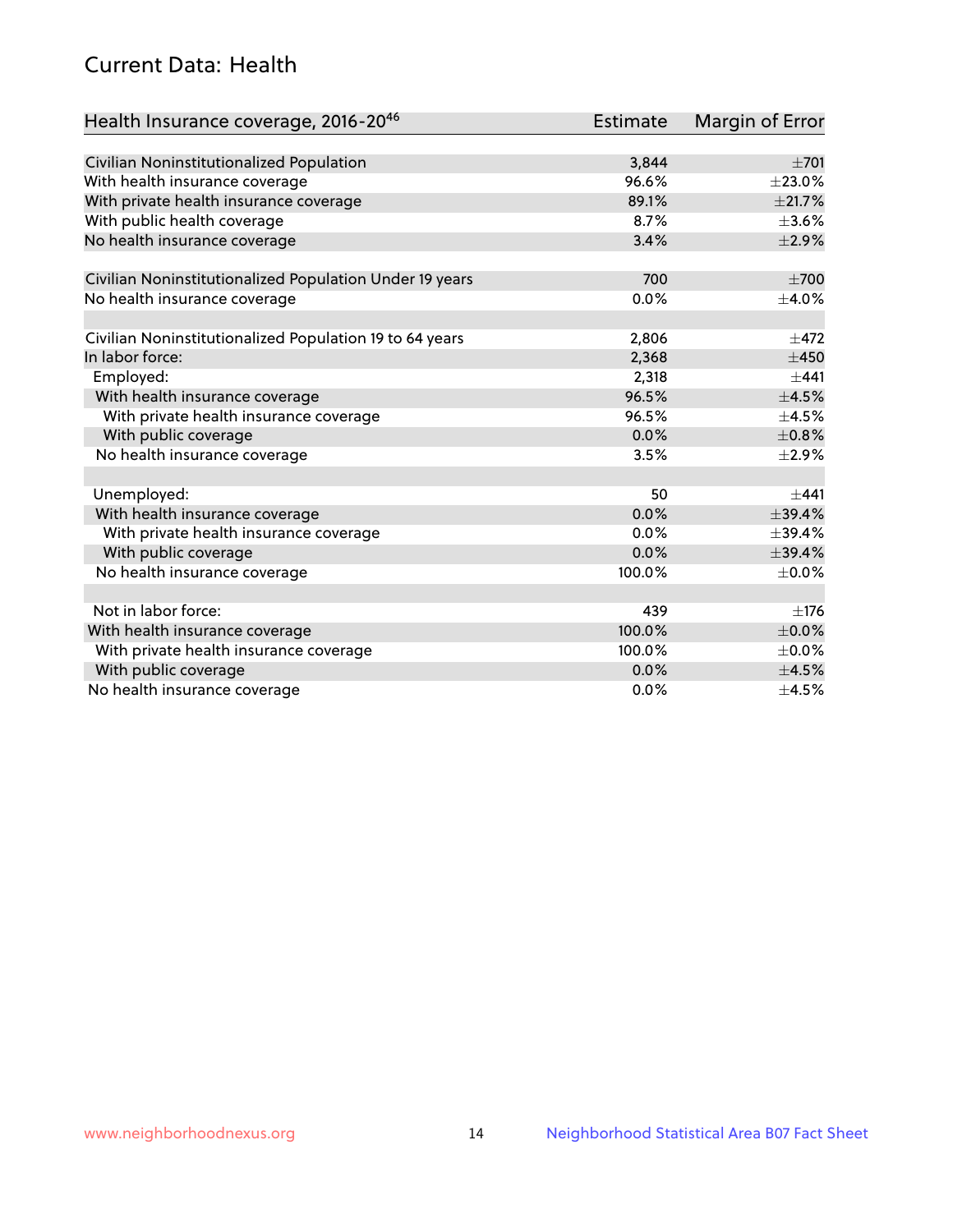#### Notes:

- 1. Source: U.S. Census Bureau, Decennial Census 2000, SF1 tables P8, P12; American Community Survey, tables B01001, B03002
- 2. This category includes Pacific Islanders, Native Americans and Alaska Natives, people who identify as some other race, and those who identify as bi/multi racial.
- 3. Source: U.S. Census Bureau, Decennial Census 2000, SF1 tables P15, P16, P18, P19; American Community Survey, tables B11001, B11005, B11003
- 4. Source: U.S. Census Bureau, Decennial Census 2000, SF3 table P37; American Community Survey, table B15002
- 5. Source: U.S. Census Bureau, Longitudinal Employer-Household Dynamics Residential Area Characteristics, Table JT01 (Primary Jobs); Workplace Area Characteristics, Table JT00 (All Jobs)
- 6. Source: U.S. Census Bureau, Decennial Census 2000, SF3 tables P52, P87; American Community Survey, tables B19001, B17001
- 7. Source: U.S. Census Bureau, Decennial Census 2000, SF1 tables H3, H4; American Community Survey, tables B25002, B25009
- 8. Source: U.S. Census Bureau, Decennial Census 2000, SF3 table H44; American Community Survey, tables B25044
- 9. Source: Atlanta Police Department, COBRA; U.S. Census Bureau, American Community Survey, table B01001
- 10. Source: U.S. Census Bureau, American Community Survey, table B01001
- 11. Source: U.S. Census Bureau, American Community Survey, table B03002
- 12. Source: U.S. Census Bureau, American Community Survey, table B05002
- 13. Source: U.S. Census Bureau, American Community Survey, table B05003
- 14. Source: U.S. Census Bureau, American Community Survey, tables B19001, B19025, B19051, B19061, B19055, B19065, B19059, B19069, B19056, B19066, B19057, B19067, B22001, B19101, B19127
- 15. Source: U.S. Census Bureau, American Community Survey, tables B19201, B19214, B20017, B19313
- 16. Source: U.S. Census Bureau, American Community Survey, table B17010
- 17. Source: U.S. Census Bureau, American Community Survey, tables B17001, B17006, B17021, B17007. Table totals may be lower than the total population, as they are based on the population for whom poverty status is determined.
- 18. Source: U.S. Census Bureau, American Community Survey, B17001H, B17001B, B17001D, B17001I. Table totals may be lower than the total population, as they are based on the population for whom poverty status is determined.
- 19. Source: U.S. Census Bureau, American Community Survey, tables B23001, B23008
- 20. Source: U.S. Census Bureau, American Community Survey, table C24030
- 21. Source: U.S. Census Bureau, American Community Survey, table C24010
- 22. Source: U.S. Census Bureau, American Community Survey, table B24080
- 23. Source: U.S. Census Bureau, Longitudinal Employer-Household Dynamics Origin-Destination Data, Tables JT00 Main and JT00 Aux
- 24. Source: U.S. Census Bureau, Longitudinal Employer-Household Dynamics Origin-Destination Data, Tables JT00 Main and JT00 Aux
- 25. Source: U.S. Census Bureau, Longitudinal Employer-Household Dynamics Origin-Destination Data, Tables JT00 Main and JT00 Aux
- 26. Source: U.S. Census Bureau, Longitudinal Employer-Household Dynamics Origin-Destination Data, Tables JT00 Main and JT00 Aux
- 27. Source: U.S. Census Bureau, American Community Survey, table B14001
- 28. Source: U.S. Census Bureau, American Community Survey, table B15002
- 29. Source: U.S. Census Bureau, American Community Survey, tables B11001, B11003, B11007, B11005, B09019
- 30. Source: U.S. Census Bureau, American Community Survey, tables B25002, B25003, B25004
- 31. Source: U.S. Census Bureau, American Community Survey, table B25024
- 32. Source: U.S. Census Bureau, American Community Survey, table B25034
- 33. Source: U.S. Census Bureau, American Community Survey, tables B25009, B25008, B25003
- 34. Source: U.S. Census Bureau, American Community Survey, table B07003
- 35. Source: U.S. Census Bureau, American Community Survey, table B25075. This value is self-reported and may differ from home values as determined by the County Tax Assessor.
- 36. Source: U.S. Census Bureau, American Community Survey, table B25081
- 37. Source: U.S. Census Bureau, American Community Survey, table B25087
- 38. Source: U.S. Census Bureau, American Community Survey, table B25091
- 39. Excludes units where Selected Monthly Owner Costs as a Percentage of Income cannot be computed.
- 40. Excludes units where Selected Monthly Owner Costs as a Percentage of Income cannot be computed.
- 41. Source: U.S. Census Bureau, American Community Survey, table B25063
- 42. Source: U.S. Census Bureau, American Community Survey, table B25070
- 43. Excludes units where Gross Rent as a Percentage of Income cannot be computed.
- 44. Source: U.S. Census Bureau, American Community Survey, tables B08101, B08013
- 45. Source: U.S. Census Bureau, American Community Survey, table B25044
- 46. Source: U.S. Census Bureau, American Community Survey, tables B18135, B27011

The dagger (†) symbol denotes values that cannot be computed.